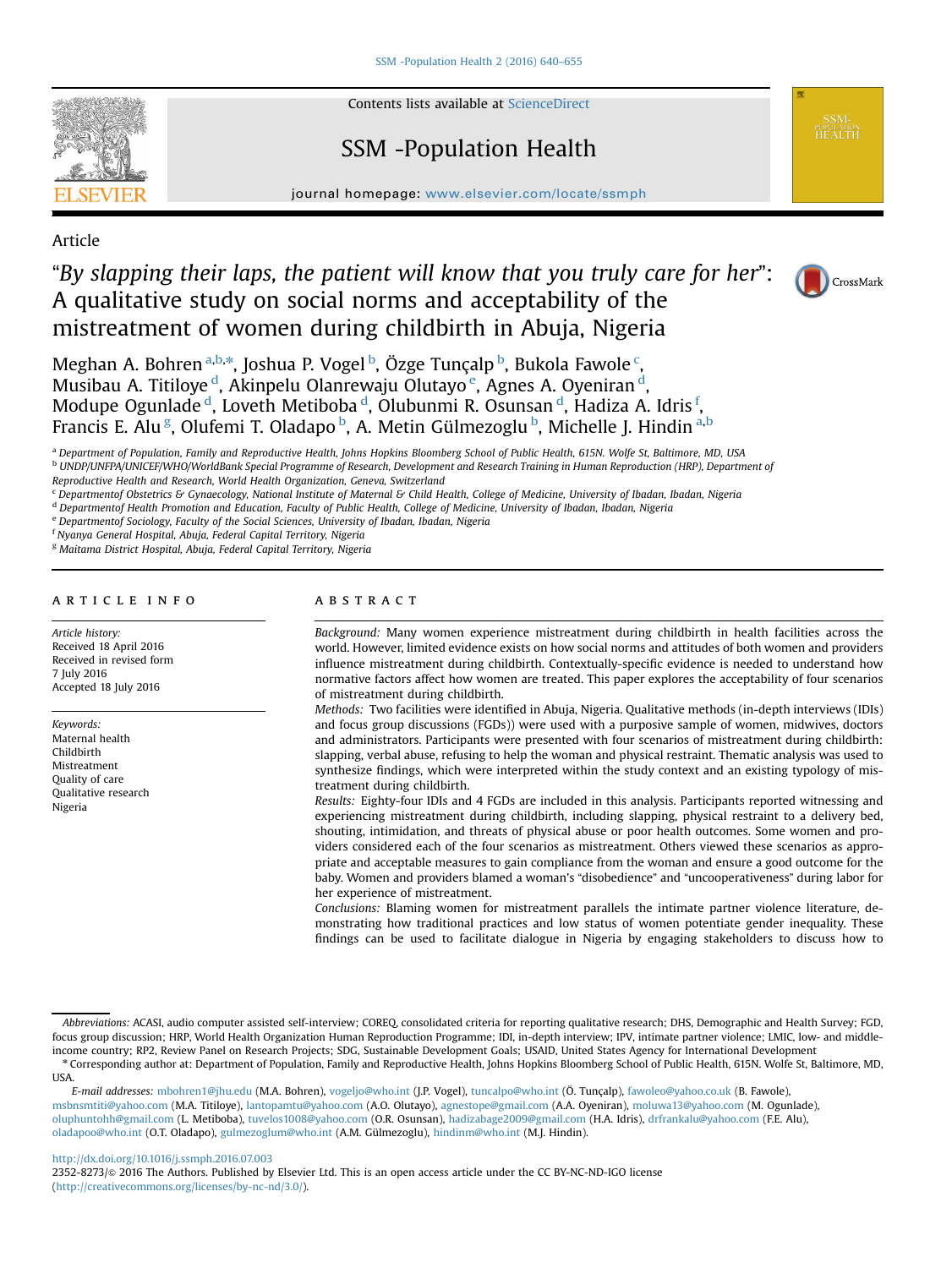challenge these norms and hold providers accountable for their actions. Until women and their families are able to freely condemn poor quality care in facilities and providers are held accountable for their actions, there will be little incentive to foster change.

& 2016 The Authors. Published by Elsevier Ltd. This is an open access article under the CC BY-NC-ND-IGO license (http://creativecommons.org/licenses/by-nc-nd/3.0/).

### 1. Background

A growing body of research suggests that many women experience mistreatment during childbirth in health facilities across the world ([Bohren et al., 2015\)](#page-14-0), including physical abuse (such as pinching or slapping) ([Stop Making Excuses, 2011;](#page-15-0) [McMahon et al.,](#page-15-0) [2014;](#page-15-0) [Moyer, Adongo, Aborigo, Hodgson,](#page-15-0) & [Engmann, 2014](#page-15-0)), verbal abuse [\(Chadwick, Cooper,](#page-14-0) [& Harries, 2014](#page-14-0); [D'Ambruoso, Abbey, &](#page-14-0) [Hussein, 2005](#page-14-0); [Hatamleh, Shaban, & Homer, 2013\)](#page-15-0) and discrimination by healthcare providers ([Stop Making Excuses, 2011;](#page-15-0) [Janevic, Sripad, Bradley,](#page-15-0) & [Dimitrievska, 2011;](#page-15-0) [Small, Yelland,](#page-15-0) [Lumley, Brown,](#page-15-0) [& Liamputtong, 2002](#page-15-0)). Mistreatment during childbirth can amount to a human rights violation, as all women have the right to respectful and dignified sexual and reproductive healthcare, including during childbirth [\(World Health Organiza](#page-15-0)[tion, 2014](#page-15-0); [Resolution 11/8](#page-15-0), [2009](#page-15-0); [Technical guidance, 2012](#page-15-0); [UN](#page-15-0) [General Assembly, 1948](#page-15-0), [1976](#page-15-0), [1993;](#page-15-0) White Ribbon Alliance, 2011). The importance of acknowledging and addressing this important area of women's health has gained traction since the publication of [Bowser and Hill's \(2010](#page-14-0)) report on disrespect and abuse during childbirth ([Bowser & Hill, 2010\)](#page-14-0). Most research has focused on descriptive qualitative analyses of experiences of mistreatment, with some small measurement studies ([Kruk et al., 2014;](#page-15-0) [Okafor,](#page-15-0) [Ugwu, & Obi, 2015](#page-15-0); [Sando et al., 2014](#page-15-0)). Mistreatment during childbirth is a multi-dimensional issue, and prevention requires understanding the root causes that can include behavioral norms, professional ethics, facility environments and accountability mechanisms. To better understand how and why mistreatment during childbirth occurs, it is important to reflect on societal tolerance of violence and power dynamics.

## 1.1. Gender inequality, patient inferiority and violence against women

[Jewkes, Abrahams & Mvo \(1998\)](#page-15-0) published findings from a qualitative study on why nurses abuse patients on South African maternity wards. The authors concluded that an "underpinning ideology of patient inferiority" was a primary driver of mistreatment, compounded by a complex relationship between "organizational issues, professional insecurities…[and the] perceived need to 'control' a woman's behavior" ([Jewkes et al., 1998\)](#page-15-0). [Jewkes](#page-15-0) [and Penn-Kekana \(2015\)](#page-15-0) draw a parallel between the typology of mistreatment during childbirth developed through a systematic review conducted by [Bohren et al. \(2015\)](#page-14-0) and violence against women more broadly. They argue that violence against women in obstetric settings results from gender inequalities that place women in subordinate positions compared to men, thereby enabling the use of violence and promulgating disempowerment of women ([Jewkes & Penn-Kekana, 2015\)](#page-15-0).

Similarly, research evidence on attitudes towards intimate partner violence (IPV) suggests that IPV is often considered normal in the context of marital relationships, and is justifiable in different scenarios, such as if a woman refuses to have sex, or is perceived as neglecting children, committing infidelity or burning food [\(Hindin,](#page-15-0) [2003;](#page-15-0) [Krishnan et al., 2012;](#page-15-0) [Rani, Bonu, & Diop-Sidibe, 2004a](#page-15-0); [Uth](#page-15-0)[man, Lawoko, & Moradi, 2009\)](#page-15-0). Some research on mistreatment during childbirth suggests that providers and women may consider mistreatment to be justifiable, such as when women cry out or fail to

comply with a provider's requests. Likewise, social norms around power dynamics and control influence both IPV and mistreatment during childbirth. As such, women in labor may be disempowered to speak out for their right to respectful care from healthcare providers, just as women are disempowered from standing up to abusive intimate partners. In low- and middle-income countries (LMICs), women often deliver at hospitals without birth companions who could advocate for their rights, and bear witness to occurrences of mistreatment. Furthermore, these facilities often lack accountability and redress mechanisms to address mistreatment that does occur. In these settings, healthcare providers may use their position (sometimes unintentionally or unknowingly) to exert power over and gain compliance from women, and women may have little choice but to submit to their demands.

## 1.2. Social norms and attitudes towards mistreatment during childbirth

Attitudes towards IPV are well documented in the literature ([Hindin, 2003](#page-15-0); [Heise, Ellsberg, & Gottemoeller, 1999](#page-15-0); [Kim](#page-15-0) & [Mot](#page-15-0)[sei, 2002;](#page-15-0) [Koenig et al., 2003;](#page-15-0) [National Population Commission](#page-15-0) [\(NPC\) \[Nigeria\] & ICF International, 2014\)](#page-15-0), and a set of questions has been incorporated into the Demographic and Health Survey (DHS) (Attitudes toward wife-beating). This work has demonstrated that where societies accept and tolerate violence against women, eradication is complex, as those perpetrating abuse may not recognize their actions as abusive ([Rani, Bonu, & Diop-Sidibe,](#page-15-0) [2004b\)](#page-15-0). Similarly, Freedman and Kruk argue that during childbirth, "practices that to the outside advocate or trained observer seem unambiguously disrespectful or abusive are often normalized" ([Freedman & Kruk, 2014\)](#page-15-0). Therefore, understanding how both women and providers perceive different acts that could be classified as mistreatment by an independent observer, researcher or advocate is a crucial step to be able to measure accurately and develop preventive measures ([Vogel, Bohren, Tunçalp, Oladapo, &](#page-15-0) [Gülmezoglu](#page-15-0)). However, limited research has been conducted globally on the influence of societal norms and attitudes towards the mistreatment of women during childbirth, and contextuallyspecific evidence is needed to understand how social and normative factors influence how women are treated during childbirth.

With growing recognition of the mistreatment of women during childbirth, there is a demonstrated need to better understand why it is occurring and to develop measurement tools to quantify the burden and contributing factors. As such, a two-phased, mixed-methods study is underway in Nigeria, Ghana, Guinea and Myanmar. In short, the first phase is a formative phase consisting of a multi-country primary qualitative study [\(Vogel et al., 2015](#page-15-0)). Findings from the formative phase will improve understanding of factors contributing to mistreatment during childbirth, identify potential entry points to reduce mistreatment, and inform the development of measurement tools to be used in the second phase.

This paper explores the acceptability of four scenarios of mistreatment during childbirth, as presented to women, midwives and doctors in north central Nigeria. Participants were presented with each scenario and asked if the scenario was acceptable, when (if ever) it would be acceptable, and how they would feel if it happened to them (or their wife or sister in case of a male provider). These four scenarios were developed based on a prioritization activity with the research team to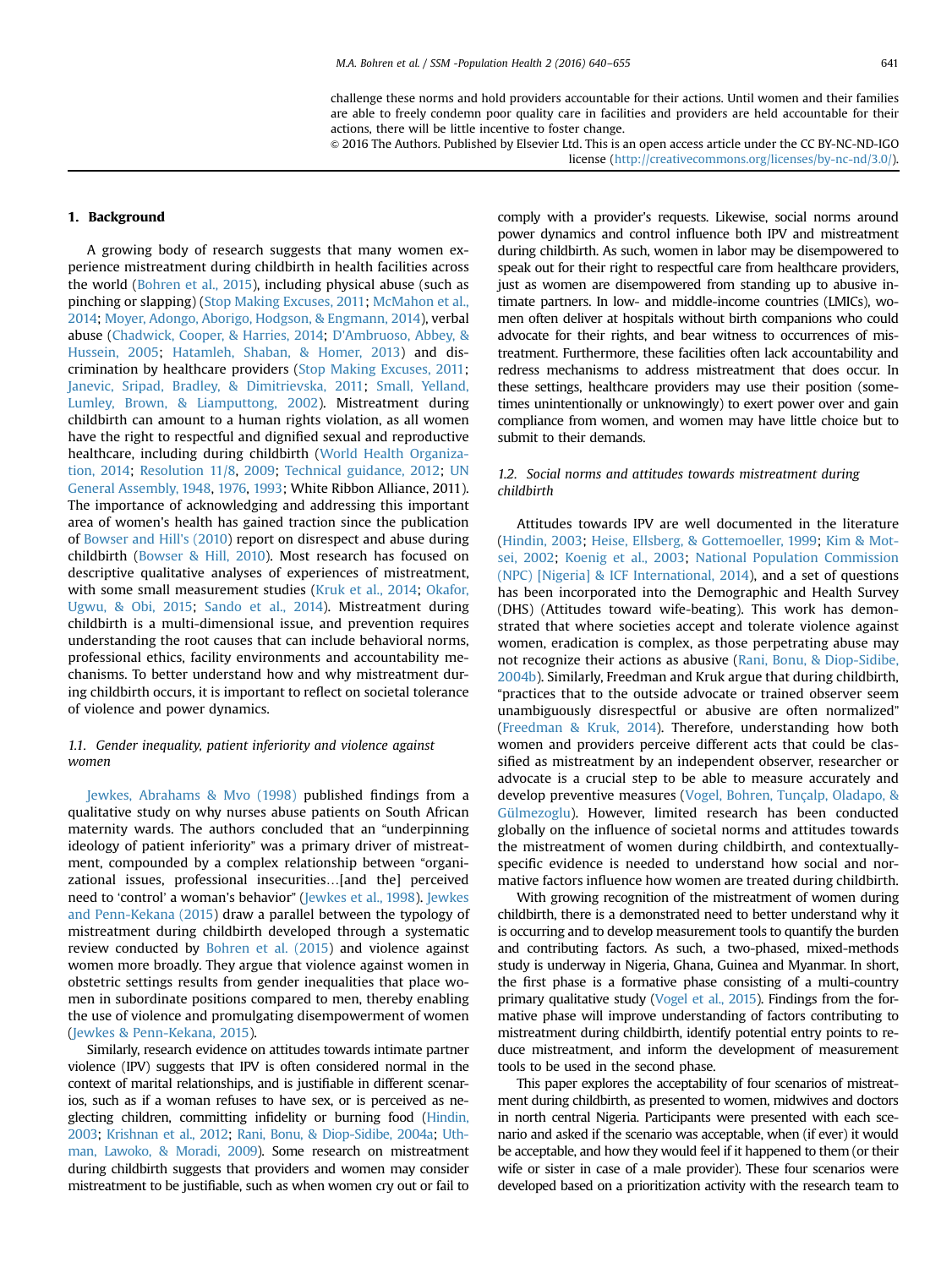consider the types of mistreatment during childbirth women commonly experienced based on a systematic review [\(Bohren et al., 2015\)](#page-14-0) and scenarios that would be clear to concise to explain to both women and providers. The first scenario was if it was acceptable for a health worker to slap or pinch a woman at any time during her labor or childbirth. The second scenario was if it was acceptable for a health worker to yell or shout at a woman at any time during her labor or childbirth. The third scenario was if it was acceptable for a health worker to refuse to help a woman at any time during her labor or childbirth. The fourth scenario was if it was acceptable for a health worker to physically restrain a woman during her labor or childbirth; for example, using ropes or linen to tie the woman to the delivery bed. Previous research has suggested that women were slapped, pinched or shouted at to encourage them to cooperate with the providers and open their legs to give birth ([Bohren et al., 2015](#page-14-0)). Research conducted with women in South Africa [\(Stop Making Excuses, 2011](#page-15-0)), Tanzania [\(McMahon et al., 2014](#page-15-0)), and Ghana [\(D'Ambruoso et al., 2005](#page-14-0)) concluded that health workers both ignored and actively refused to help women during labor and childbirth. Furthermore, evidence from Tanzania [\(Mselle, Kohi, Mvungi, Evjen-Olsen,](#page-15-0) & [Moland, 2011\)](#page-15-0), Nigeria [\(Okafor et al., 2015\)](#page-15-0), and Brazil [\(Teixeira & Pereira, 2006\)](#page-15-0) suggests that some women are physically restrained during labor with bed restraints and mouth gags, in order to control a disobedient woman. The selection of these scenarios was also supported by findings from a measurement study conducted in southeastern Nigeria, where 7.2 percent of women reported being "beaten, pinched or slapped" during childbirth, 17.3 percent of women reported being "restrained or tied down during labor", 29.6 percent of women reported non-dignified care (blame, intimidation, threats, slanderous remarks, shouting at), and 9.2 percent of women reported "being left unattended during the second stage of labor" ([Okafor et al., 2015\)](#page-15-0).

#### 1.3. Maternal health services in Nigeria

Human resources for health in Nigeria include doctors, nurses, midwives, public health nurses and community health workers (including community health officers, community health extension workers and health assistants). Healthcare providers working in public facilities are paid by the level of government responsible for their employment; for example, the state ministry of health is responsible for paying healthcare providers in state-level hospitals. Most doctors and nurses work in state- or tertiary-level facilities or in private practices, and few work in primary health facilities [\(Federal Ministry of](#page-15-0) [Health, 2011\)](#page-15-0). Better living and working conditions, including higher salaries, draw most providers to work in urban areas or private hospitals, and many healthcare providers have a secondary source of income as staff salaries are often irregularly paid [\(Oksakede & Ijima](#page-15-0)[kinwa, 2014\)](#page-15-0). For example, public-sector providers went on a nationwide strike from November 2014 to February 2015 due in part to the government's failure to honor collective bargaining agreements for improved wages and conditions of service, which left some healthcare providers without wages for over nine months [\(Oksakede & Ijima](#page-15-0)[kinwa, 2014\)](#page-15-0). These strikes paralyzed the health sector, leaving patients to seek care from private hospitals or through traditional medicine.

Poor use of maternal health services in Nigeria is a key factor contributing to high levels of maternal morbidity and mortality, as 2013 data suggests that only 51.1 percent of women completed four or more antenatal care visits and only 36 percent of births took place in a health facility ([National Population Commission](#page-15-0) [\(NPC\) \[Nigeria\]](#page-15-0) [& ICF International, 2014\)](#page-15-0). In addition to problems related to availability and accessibility, perceived poor quality of care at facilities is a critical barrier ([Idris, Sambo, & Ibrahim; Bawa,](#page-15-0) [Umar,](#page-15-0) & [Onadeko, 2004](#page-15-0); [Esimai, Ojo, & Fasubaa, 2002](#page-14-0); [Osubor,](#page-15-0) [Fatusi,](#page-15-0) & [Chiwuzi, 2006](#page-15-0); [Uzochukwu, Onwujekwe, & Akpala,](#page-15-0) [2004](#page-15-0)), and poor health worker attitudes contribute to a woman's choice of using a facility or traditional provider [\(Esimai et al.,](#page-15-0) [2002;](#page-15-0) [Osubor et al., 2006](#page-15-0); [Uzochukwu et al., 2004\)](#page-15-0). A study from northwestern Nigeria concluded that 23.7 percent of women who did not deliver in a health facility cited negative provider attitudes as the primary reason for not using delivery services, and 52.0 percent of women suggested that improvements in provider attitudes are necessary to increase demand for facility-based deliveries ([Idris et al.\)](#page-15-0). Another study in southern Nigeria showed that women viewed government facilities as providing poor quality maternity services and had poor availability of trained staff during childbirth ([Osubor et al., 2006](#page-15-0)).

# 2. Methods

#### 2.1. Study sites

This study was conducted in two communities in the Federal Capital Territory (one peri-urban/rural and one urban), in the north central region where approximately 45.7 percent of women gave birth in a facility in 2013 ([National Population Commission](#page-15-0) [\(NPC\) \[Nigeria\] & ICF International, 2014\).](#page-15-0) In the north central region, the median age at first marriage is 19.1 years (among women aged 20–49 years) and the total fertility rate is 5.3 [\(Na](#page-15-0)[tional Population Commission \(NPC\) \[Nigeria\]](#page-15-0) & [ICF International,](#page-15-0) [2014\).](#page-15-0) Study facilities were chosen in collaboration with the local principal investigator using pre-specified inclusion criteria, including number of deliveries per month, number of staff currently employed, and an existing relationship between the research institution and the selected facilities. Characteristics of the study sites are shown in Table 1.

#### 2.2. Study participants, recruitment and sampling

Three groups of participants were identified for this study: (1) women; (2) healthcare providers; and (3) facility administrators. FGDs were conducted with women of reproductive age (15–49 years) who gave birth in any facility in the past five years and resided in the selected facility catchment area. IDIs were conducted with women of reproductive age (15–49 years) who gave birth in a facility in the past twelve months and resided in the selected facility catchment area. Women were ineligible to participate if they did not reside in the facility catchment area or did not give birth at any health facility in the past twelve months (IDIs) or five years (FGDs). Both IDIs and FGDs were conducted

#### Table 1 Facility characteristics.

(Note: facility characteristics as reported by the head of each facility in personal communication, August 2014).

|                             | Peri-urban facility | Urban facility |  |  |  |
|-----------------------------|---------------------|----------------|--|--|--|
| Staffing                    |                     |                |  |  |  |
| Obstetrician/gynecologist   | 3                   | 4              |  |  |  |
| Medical officer             | 8                   | 10             |  |  |  |
| Midwife                     | 15                  | 12             |  |  |  |
| Capacity                    |                     |                |  |  |  |
| # beds on delivery ward     | 6                   | 4              |  |  |  |
| Health outcomes (2013)      |                     |                |  |  |  |
| Total births (n)            | 3231                | 2417           |  |  |  |
| Live births $(n)$           | 2961                | 2182           |  |  |  |
| Stillbirths (n)             | 270                 | 235            |  |  |  |
| Maternal deaths (n)         | 94                  | 73             |  |  |  |
| Cost of childbirth services |                     |                |  |  |  |
| Vaginal delivery            | \$0 USD             | \$0 USD        |  |  |  |
| Caesarean section           | \$215 USD           | \$215 USD      |  |  |  |
|                             | (42.000 NGN)        | (42.000 NGN)   |  |  |  |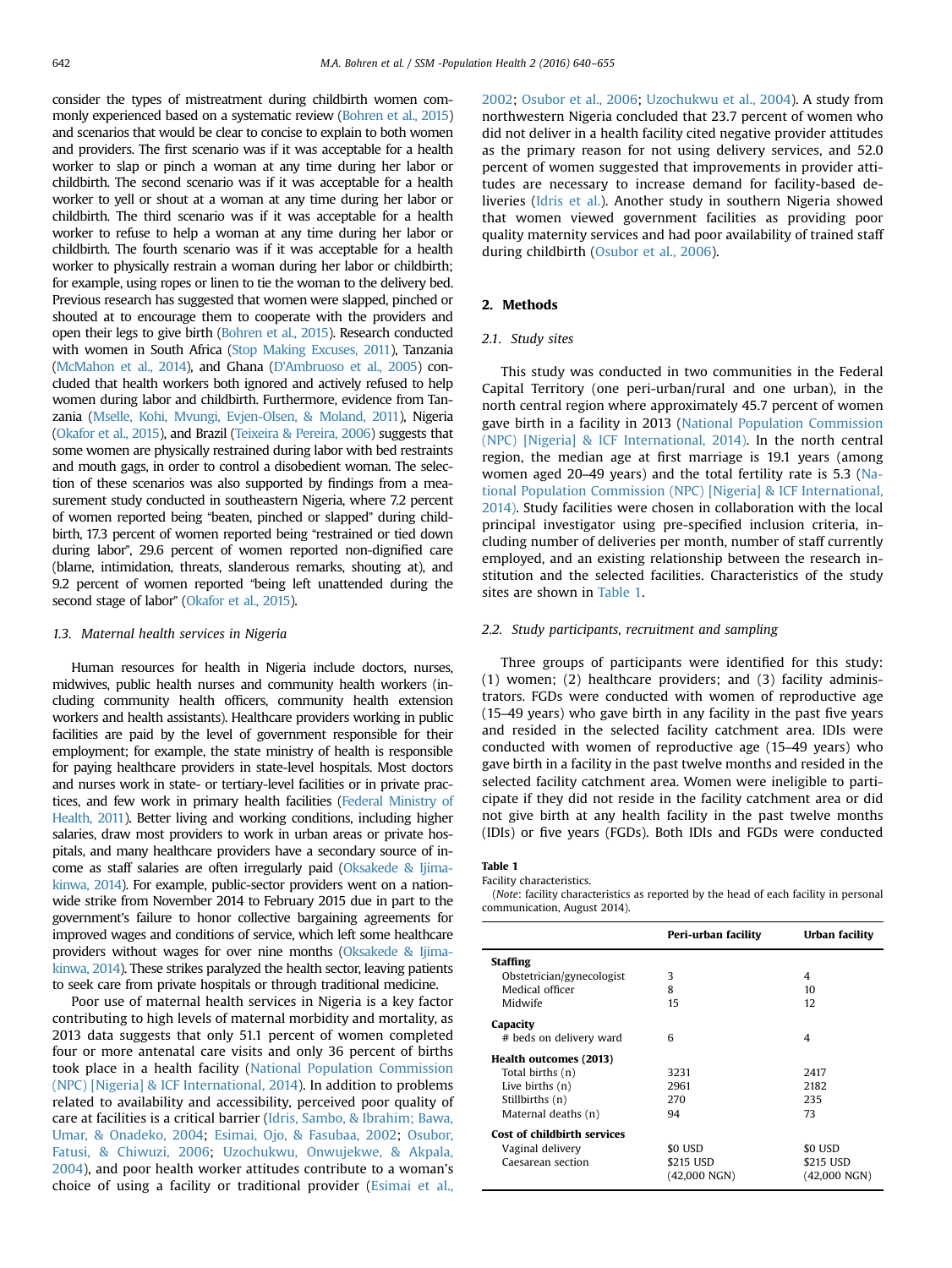with women in order to gain a detailed understanding of experiences of mistreatment during childbirth (IDIs) and to better understand social norms related to mistreatment (FGDs). IDIs were conducted with health care providers (e.g.: nurses/midwives and doctors/specialists) and facility administrators (e.g.: medical director, head of obstetrics, matron-in-charge). Healthcare providers were ineligible to participate if they did not work on the maternity ward of the study facilities. Only IDIs were conducted with providers and administrators, due to concerns that FGDs may breach the confidentiality of study participants through the disclosure of poor practices or "naming and blaming".

An obstetrician and midwife from each selected facility who attended the study training workshop acted as an entry point to connect research assistants to healthcare providers. Community health workers helped to identify women who met the inclusion criteria and research assistants initiated face-to-face contact with women and providers who met the inclusion criteria. Each individual was invited to participate and provide consent.

Quota sampling was used to achieve a stratified purposive sample without random selection using specified parameters to stratify the sample, including setting, religion, age and cadre. Women were sampled from the urban and rural/peri-urban communities in the selected facility catchment area, and were recruited based on their age/parity/religion in order to explore the experiences of both younger/primiparous and older/multiparous women. Although further stratification did not take place across ethnicity or religion in the FGDs due to logistical difficulties of recruiting and hosting a FGD with multiple layers of stratification, interviewers sampled women across a mix of different ethnicities and religions. Healthcare providers were sampled from the study facilities based on their cadre, and across a mix of older/more experienced and younger/less experienced. Facility administrators were sampled from the study facilities.

#### 2.3. Study instruments

All instruments were semi-structured discussion guides, fostering comparability across IDIs/FGDs and allowing participants to guide the discussion based on their experiences. Instruments were pilot tested during a training workshop for research assistants. The domains of interest were explored in the following sequence: (1) decision-making processes to deliver at a facility; (2) expectations of care during childbirth at health facilities; (3) experiences and perceptions of mistreatment during childbirth; (4) perceived factors influencing mistreatment of women during childbirth; (5) views of acceptability of mistreatment during childbirth; and (6) treatment of staff by colleagues and supervisors (healthcare providers only). To build rapport with the participants, research assistants began the IDIs and FGDs with more general questions about childbirth experiences, expectations of care and what constitutes supportive care during childbirth. Then, women were asked if they (or someone they know) experienced anything during their childbirth in a health facility that made them feel unhappy or uncomfortable, and probed regarding who was involved, when it happened, how it made them feel, and how common this type of treatment was. Similarly, healthcare providers were asked if they had ever seen or heard of women being poorly treated during childbirth, and probed regarding who was involved, when and why it happened, and how common this type of treatment is. Using this format, participants first identified what they perceived to be experiences of poor treatment during childbirth. Then, women, midwives and doctors were presented with four scenarios that could be classified as mistreatment during childbirth [\(Bohren](#page-14-0) [et al., 2015\)](#page-14-0) including (1) a provider slapping or pinching a woman during childbirth; (2) a provider shouting or yelling at a woman during childbirth; (3) a provider refusing to help the woman during childbirth; and (4) a provider physically restraining a woman during childbirth (e.g.: tying the woman to the bed with ropes or forcefully pinning her to the bed). Each scenario was presented to the participant and asked if it would be acceptable, under what circumstances it would be acceptable (if any) and how they would feel if it happened to them (or a wife or sister in case of a male provider). These four scenarios were selected based on types of mistreatment during childbirth women may experience, according to a systematic review [\(Bohren et al., 2015](#page-14-0)) and consideration of the limited evidence of the context of mistreatment during childbirth in Nigeria ([Okafor et al., 2015\)](#page-15-0). Based on these research findings, the research team conducted a prioritization exercise to develop scenarios that were understandable, clear and concise to explain to participants with different backgrounds (clinical and non-clinical), to ensure that responses would be comparable across women and provider participants.

#### 2.4. Data collection and management

Research assistants were female Masters of Public Health graduates with training in qualitative research and maternal health. All research assistants were from Ibadan, Nigeria and underwent a twoday training and piloting workshop in Abuja prior to commencing data collection. Eligible individuals completed a written consent form prior to participation. All FGDs and IDIs took place in a private setting with no non-participants present (e.g.: home for women or private room in the facility for providers), were audio recorded, lasted 60 to 90 minutes and were conducted by research assistants. Participants received 2000 Naira (approximately \$10 USD) to compensate for their transportation cost and a refreshment. Data were collected from March to June 2015, until thematic saturation was reached. Transcription, translation and recording of field notes occurred in parallel, and transcripts were shared and reviewed on an on-going basis to ensure data quality. IDIs and FGDs conducted in English were transcribed in English, and those conducted in a local language (Pidgin English, Hausa, Igbo or Yoruba) were translated and transcribed simultaneously by the research assistants. De-identified transcripts were stored on a password-protected computer.

#### 2.5. Data analysis

This analysis employs a thematic analysis approach, as described by [Braun and Clarke \(2006\)](#page-14-0). Thematic analysis is inherently a flexible method and is useful for identifying key themes, richly describing large bodies of qualitative data and highlighting similarities and differences in experiences [\(Braun](#page-14-0) & [Clarke, 2006](#page-14-0)).

After transcription, line-by-line coding was performed on a subsample of transcripts by two independent researchers to develop an initial thematic framework. Codes are tags or labels used to assign meaning to a unit of qualitative data (words, phrases, sentences, paragraphs or question/answer sequences), and are a critical component of the qualitative analysis process to organize, retrieve, assemble, reduce and determine patterns in the data. These codes emerged inductively from the data and were initially structured as ideas and notes emerging from the data, with no established link between them or to other transcripts. These codes were synthesized with questions from the discussion guide and systematic review findings [\(Bohren et al., 2015\)](#page-14-0) into a coding scheme transferable to other transcripts. The coding synthesis yielded a hierarchical codebook to explore higher-level concepts and themes and organize the codes into meaningful code families (see [Appendix 1](#page-8-0) for the codebook). Reliability testing of the codebook was conducted in two stages: (1) two researchers jointly coded three transcripts, one from each type of participant; and (2) two researchers independently coded two transcripts and discussed coding decisions until consensus. After reliability testing, the final codebook was developed, which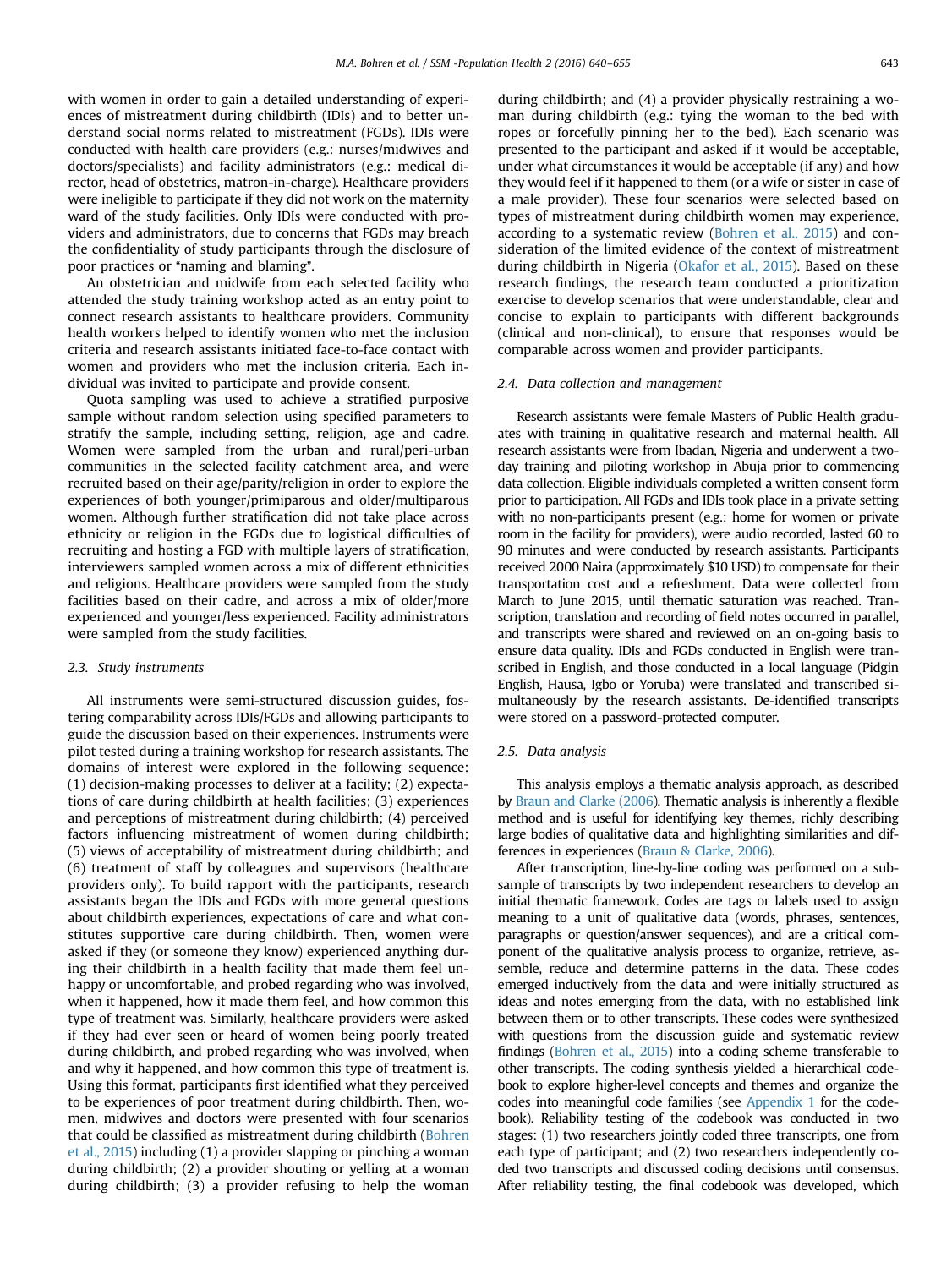includes the structure of code families, code names, definitions, and an example of proper use (see Appendix [Table 1a\)](#page-9-0). All transcripts were subsequently coded using Atlas.ti (Scientifi[c Sofware Develop](#page-15-0)[ment, 1999\)](#page-15-0). Memos were used to collate emerging thoughts, highlight areas of importance and develop ideas throughout the analysis process. A subset of the coded transcripts was reviewed by an independent researcher to check reliability of the coding.

Transcripts were organized according to meaningful "primary document families" in Atlas.ti (Scientifi[c Sofware Development, 1999\)](#page-15-0), a method of organizing groups of transcripts based on common attributes, and used to restrict code-based searches or to filter coding outputs [\(Muhr, 1994](#page-15-0)). Primary document families consisted of: (1) type of participant; (2) facility/catchment area; and (3) religion. Output and reports were generated for specific codes using Atlas.ti [\(Scienti](#page-15-0)fic Sof[ware Development, 1999\)](#page-15-0) and filtered by primary document family where appropriate. Data from these reports and output were further synthesized into meaningful sub-themes, narrative text and illustrative quotations to draw connections between recurrent patterns and themes. These themes were interpreted within the context of the study and the typology of mistreatment during childbirth developed from the systematic review [\(Bohren et al., 2015\)](#page-14-0). Data on social norms and acceptability of the presented scenarios of mistreatment were rich and provide an important frame to understand how and why mistreatment during childbirth persists in this context. A four-day data analysis workshop was also held with the research assistants, Nigerian investigators and WHO study team to interpret the findings in the Nigerian context.

Throughout the iterative analysis process, the research team considered questions of reflexivity, including identifying and reflecting on assumptions and preconceptions regarding what specific acts constitute mistreatment, and considering research relationships. For example, this includes the relationship between the participant and the researcher, as well as between the researcher and the research topic, and how relationship dynamics may influence responses and interpretation.

#### 2.6. Technical and ethical approvals

Scientific and technical approval was obtained from the World Health Organization Human Reproduction Programme (HRP) Review Panel on Research Projects (RP2), and ethical approval was obtained from the World Health Organization Ethical Review Committee (protocol ID, A65880) and the Federal Capital Territory Health Research Ethics Committee in Nigeria (protocol ID, FHREC/ 2014/01/72/28-11-14).

This paper is reported according to the consolidated criteria for reporting qualitative research (COREQ) guidance [\(Tong, Sainsbury,](#page-15-0) [& Craig, 2007](#page-15-0)).

## 3. Results

## 3.1. Overview

A total of 84 IDIs and 4 FGDs are included in this analysis. Table 2 reports sociodemographic characteristics of participants: women of reproductive age, and [Table 3](#page-5-0) reports sociodemographic characteristics of participants: healthcare providers and administrators. Three eligible participants declined to participate: one administrator refused to give an audio-recorded interview, one woman did not have sufficient time to be interviewed, and one woman needed her husband's permission but he was unavailable.

This analysis focuses on women's, midwives' and doctors' perceptions of the acceptability of mistreatment during childbirth. Participants were presented with four scenarios of mistreatment during childbirth: (1) pinching or slapping a woman; (2) shouting at a

#### Table 2

Sociodemographic characteristics of participants: women of reproductive age.

|                                      | <b>IDIs</b><br>$(n=41)$ | <b>FGDs</b><br>$(n=4)$ |
|--------------------------------------|-------------------------|------------------------|
|                                      |                         | $FGDs^*$ )             |
| Age (years)                          |                         |                        |
| $20 - 24$                            | $\overline{2}$          | $\overline{7}$         |
| $25 - 29$                            | 12                      | 11                     |
| $30 - 34$                            | 14                      | 9                      |
| $35 - 39$                            | 9                       | 5                      |
| $40+$                                | $\overline{4}$          | $\overline{2}$         |
| <b>Marital status</b>                |                         |                        |
| Single                               | 0                       | 0                      |
| Married                              | 40                      | 33                     |
| Divorced/Widowed                     | $\mathbf{1}$            | $\mathbf{1}$           |
| Location                             |                         |                        |
| Urban                                | 6                       | 0                      |
| Peri-urban                           | 21                      | 34                     |
| Rural                                | 14                      | $\Omega$               |
| Religion                             |                         |                        |
| Christian                            | 21                      | 26                     |
| Muslim                               | 20                      | 8                      |
| Ethnicity                            |                         |                        |
| Yoruba                               | 13                      | 9                      |
| Igbo                                 | 6                       | 6                      |
| Hausa                                | $\overline{2}$          | $\mathbf{1}$           |
| Idoma                                | $\mathbf{1}$            | $\mathbf{1}$           |
| Igala                                | $\overline{4}$          | 7                      |
| Tiv                                  | $\overline{2}$          | 0                      |
| Urhobo                               | $\mathbf{0}$            | 4                      |
| Other**/missing                      | 13                      | 6                      |
| Education                            |                         |                        |
| None                                 | $\mathbf{1}$            | 4                      |
| Primary                              | $\mathbf{1}$            | $\mathbf{1}$           |
| Secondary                            | 18                      | 21                     |
| Tertiary                             | 21                      | 11                     |
| Employment                           |                         |                        |
| Business/private sector              | 5                       | 3                      |
| Civil servant                        | 3                       | $\overline{2}$         |
| Hair dresser                         | $\overline{2}$          | 5                      |
| Housewife                            | 10                      | 8                      |
| Tailor                               | 5                       | 0                      |
| Teacher                              | $\overline{4}$          | 5                      |
| Trader<br>Other                      | 7<br>5                  | 11<br>0                |
|                                      |                         |                        |
| Number of living children<br>$0 - 1$ | 9                       | 8                      |
| $2 - 3$                              | 17                      | 20                     |
| $4 - 5$                              | 13                      | 4                      |
| $6+$                                 | $\overline{2}$          | $\overline{2}$         |
|                                      |                         |                        |

\* Three FGDs conducted with 8 women, one FGD conducted with 10 women. \* "Other" includes Akwa-ibom, Angas, Ebira, Igede, Katarf, Ogori, Zuru, Akoko Edo, Bekwarra, Edo, Isoko, Ogoja.

woman; (3) refusing to help a woman; and (4) physically restraining a woman, then were asked whether the scenario was acceptable, under what conditions (if any) the scenario would be acceptable, and how they would feel if it happened to them or their partners.

In this study, all seventeen midwives were female, and of seventeen doctors, five were female and twelve were male. In general, midwives found more of the presented scenarios of mistreatment to be acceptable practices, compared to the doctors. This was particularly true for the scenarios of slapping, pinching and shouting at a woman in labor, where several midwives viewed such behavior as a necessary practice to have a safe outcome for the baby. Both female and male doctors admitted that they had witnessed slapping, pinching and shouting at a woman on their wards, but that these tactics were unethical and primarily used by midwives.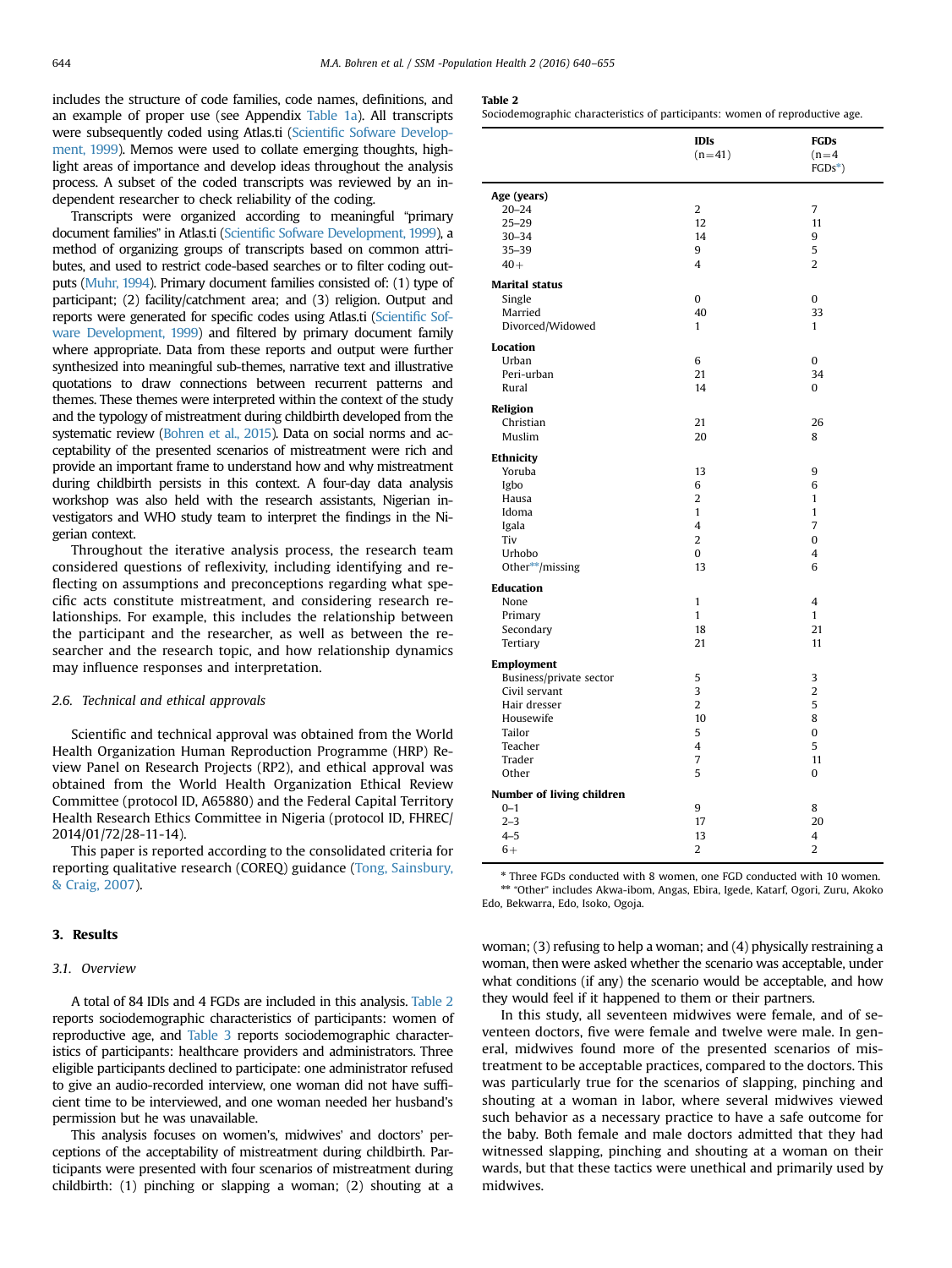#### <span id="page-5-0"></span>Table 3

Sociodemographic characteristics of participants: healthcare providers and administrators.

|                            | Nurse/midwives<br>$n = 17$ | <b>Doctors</b><br>$n = 17$ | <b>Administrators</b><br>$n = 9$ |
|----------------------------|----------------------------|----------------------------|----------------------------------|
| Age (years)                |                            |                            |                                  |
| $30 - 39$                  | 7                          | 5                          | $\Omega$                         |
| $40 - 49$                  | 5                          | 10                         | 3                                |
| $50+$                      | 5                          | $\overline{2}$             | 6                                |
| <b>Marital status</b>      |                            |                            |                                  |
| Single                     | $\Omega$                   | $\Omega$                   | $\Omega$                         |
| Married                    | 15                         | 17                         | 8                                |
| Widowed                    | $\overline{2}$             | $\Omega$                   | 1                                |
| Gender                     |                            |                            |                                  |
| Female                     | 17                         | 5                          | 7                                |
| Male                       | $\Omega$                   | 12                         | $\overline{2}$                   |
| <b>Years of experience</b> |                            |                            |                                  |
| $0 - 4$                    | $\Omega$                   | $\overline{2}$             | $\Omega$                         |
| $5 - 9$                    | $\overline{2}$             | 3                          | $\Omega$                         |
| $10 - 15$                  | 4                          | 6                          | $\Omega$                         |
| $15+$                      | 11                         | 6                          | 9                                |
| Hospital                   |                            |                            |                                  |
| Urban facility             | 8                          | 9                          | 5                                |
| Peri-urban facility        | 9                          | 8                          | $\overline{4}$                   |

3.2. Scenario 1: acceptability of a provider pinching or slapping a woman

This scenario refers to a healthcare provider slapping the woman during labor or childbirth, for example slapping her thighs to encourage her to open her legs. Both women and healthcare providers agreed that if a woman was slapped "out of malice" or with ill intent, it would never be acceptable. However, opinions were more nuanced if a woman was slapped "to ensure a positive health outcome" for the baby or to help the woman to focus on pushing during the second stage of labor. Conditions where some felt that slapping could be acceptable included "when it was necessary" as a "punishment" for not cooperating, to ensure a good outcome for the baby or when all other means of supporting the woman were exhausted. Slaps were acceptable to signal the woman to become more alert and give her the strength to push.

By slapping their laps, the patient will know that truly you care for her. After the delivery, you would tell the woman the reason that you did it for her, even some women will tell you, I'm sorry, thank you. [IDI female nurse, 39 years old, peri-urban facility]

Furthermore, timing mattered: slapping a woman during the first stage of labor was considered poor practice, but slapping a woman during the second stage of labor, when she is about to deliver, was considered acceptable.

R: It depends on the motive, because most, because most of the motive, I told you, okay, is just to encourage her, we are not being wicked, alright, at the end of it, we all smile, she's happy and we'll forget about it, although we would just discuss it jokingly, yes understand. Arhhhh, I slap you, if to say I no slap you, you for no born this pikin, [if I did not slap you, you would have not given birth to your baby]…you understand…we are not being wicked, we are just trying to, it's out of passion, no, please we want this thing to be successful, why is this woman delaying, we are not just being, we are not being wicked, it's not in our nature.

I: Okay, so bringing it to a more personal level, how would you feel if this happened to maybe your sister and she told you, or your wife?

R: …I will like to ask at what stage [of labor], because if you do that in the first stage, it will be weird, but at the point of, at the second stage, about to deliver, yes, it's acceptable, why? Just to encourage, you understand…it depends on at what point during labor, was this act committed, you understand [IDI male doctor, 44 years old, urban facility]

Those who felt that slapping was not acceptable under any conditions felt that women suffered enough from the pain of labor and slapping only contributed to that pain. Slapping was "unethical", served no purpose, and women should be treated with respect since they are the customers.

I: Is there any situation where this would be acceptable?

P: It is completely wrong for a woman to be pinched or slapped or harassed while in labor, because we all know labor is a painful thing [IDI male doctor, 42 years old, urban facility].

I won't accept it, why would you slap a woman in labor or pinched her, why? You know…it should go with reason, if you are slapping me you should tell me why you are slapping me, okay? I've never been slapped, neither have I been pinched, you don't need slap to do that or pinch me to do it, no. You need to encourage them, give them what will encourage them. Most times they will tell you they're tired but you have to because it is equally your own success that you are helping somebody to bring in a child into the world…at the end of the day you're happy…but if a child dies in your hand you always sad, you don't want it, or if anything goes wrong with the mother; you don't like it, you don't want such things to happen but it's equally the health workers success, so why would you slap a woman in labor or pinch her [IDI woman, 44 years old, peri-urban].

Generally, women felt that it was acceptable to slap other women who were uncooperative, but it was unacceptable if it happened to them personally. They believed that they would feel "pained" both physically and emotionally if it happened to them.

There is some women when they are pushing, when they are pushing the head of the baby will come and they will closing their leg so you have to slap her very well. When you slap her, she will open the leg the baby will come out. [IDI woman, 30 years old, peri-urban].

#### 3.3. Scenario 2: acceptability of a provider shouting at a woman

This scenario refers to providers shouting at women during labor or childbirth, for example to berate them for disobedience or encourage them to push. Similar to slapping, many women and healthcare providers felt that shouting at a woman out of malice or anger was unacceptable. However, some women and healthcare providers agreed that shouting was acceptable if women were disobedient or arrived without a "mama kit" (safe delivery supplies including a plastic sheet, gauze, gloves, soap, razor blades, and cotton). They described that shouting can be helpful if it communicates the gravity of the situation and ensures a positive outcome. Using a raised voice to communicate the providers' commands was acceptable, provided that the woman was not insulted through name-calling or criticism. Most providers felt that shouting was a "spontaneous" or "impulsive" reaction to working in a stressful environment, but also that shouting is "a normal thing" and a woman needs to "carry her cross".

I: So, what if a woman was yelled at or shouted at by a health worker during her childbirth? Will this be acceptable?

R: Well, it could be partially acceptable…When the woman is not cooperative. You are given instruction, she is not even listening, she is just shouting. She is just screaming, rolling in pain, you understand ahaa…. Then, you can actually yell out instruction because if you talk in your normal voice, she will not hear. You will be drowned in the scream. You understand. So, you can yell. The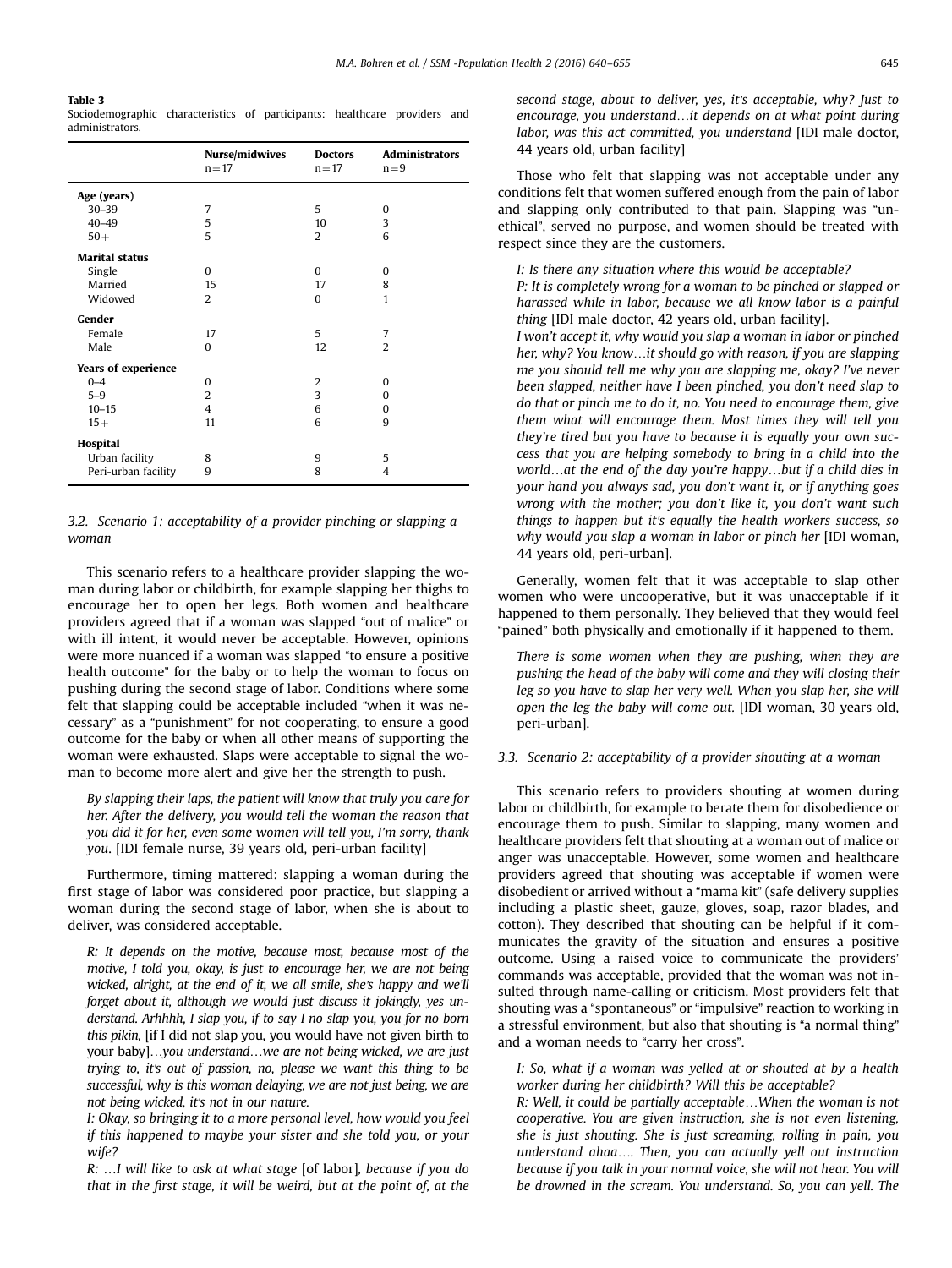yelling could be a good aspect actually [IDI female doctor, 36 years old, urban facility]

I: So even if a woman is shouted at or yelled at by the health worker during labor, you won't find that also acceptable?

R: Why not, you will find it acceptable because you don't have any option than to give birth and get out of there [IDI woman, 28 years old, peri-urban facility]

Some women felt that if they were shouted at, then the healthcare provider was doing their job and served as a reminder that the woman should also do her job and cooperate.

Women felt that shouting was more appropriate than slapping; however, shouting can scare, disempower and disrespect the woman. Healthcare providers felt that shouting was not part of their professional ethics or etiquette and they should take the time to communicate with women more clearly. They also felt that when healthcare providers shout, it is a "failure of the system" because they are transferring their stress from a challenging work environment to the woman.

R: Is not acceptable, because it will affect, it will hamper, you know it will discourage the woman, the woman might not be able to respond to the, you know, instruction given to her. She will not be happy.

I: Okay, okay. Is there any situation where it will be acceptable for a health worker to shout on a woman or to yell at her during delivery?

R: There should not be, there shouldn't be. The health workers are supposed to be like pastors, you know, you know they are supposed to be very courteous, they are suppose be calm, they are supposed to be receptive, and you know very nice to their patients. Because that goes a long way in making them achieve a good result in whatever they are doing [IDI woman, 34 years old, urban].

Like me I will tell the madam, I will call her name, when you call her name she will listen to you. Madam see we know this thing is painful but try to endure, that is the way I do it. If you shout, you're confusing her more...No you don't yell. What you do is, like now if I call your name, you no matter how what how painful, you will relax so that when I talk to you, you will hear. So what you do is don't yell, you call the person like I can call you now, the person will listen to you. By the time you, even if they shout by the time you call the person; even by the time you call two three times, the person would relax then you say; look madam this way now,...just tell the patient to relax they will listen to you, the whole thing will be over. [IDI male doctor, 52 years old, peri-urban facility].

Is okay to shout, if you shout at a person the person will understand, at least the doctor will tell the person or nurse will tell the person to, concentrate so that your baby will come out, not to beat the person. To shout is better than to beat [FGD woman, 30 years old, peri-urban].

Many women felt unhappy at the prospect of being shouted at and desired a feedback mechanism to share their dissatisfaction.

#### 3.4. Scenario 3: acceptability of a provider refusing to help a woman

This scenario refers to a provider refusing to help a woman during labor or childbirth, for example when she asks for support or has a question. Women believed that a healthcare provider refusing to help was an egregious shortcoming, but argued that it does happen in both study facilities and is an explanation for why some women deliver alone in the facility, without a healthcare provider present. Women felt that if this happened to them, they would not attend that facility again and would seek redress from the provider.

It is not acceptable at all, at all. You can be sued for it. You are there as a health worker, you must, is not optional. Is a must, you must support the woman in all the ways, in all ramifications. Whatever the woman needs at that point, at that moment, you must do it. You must be there to support her. Leaving a woman that is in labor to even eat is a crime, you understand? No matter how hungry you are, you must not leave a woman that is in labor, you must be there for her, you must. So it is not acceptable at all that you didn't support a woman that is in labor [IDI woman, 36 years old, peri-urban].

Most healthcare providers from both study facilities did not feel that other providers ever refused to help a woman. They felt that if a provider refused to help, then they should not be called a health worker, as it is their occupation and responsibility to assist. Healthcare providers pondered if women might feel that they were refused help if they were referred to another facility during a period of overcrowding and suggested that improved communication could help to allay this perception.

There is no situation that should arise that a health worker would refuse. Because he knows this is human being, you are dealing with lives not paper. If it is a paper, you can neglect the paper for years it will be there, you'll meet it there, but a life is not like that because any little mistake can lead to another problem, so you don't neglect any patient, we know our count. Have told you experience of where a patient slap a nurse in the process of assisting her during delivery yet we still carry on the delivery we didn't neglect the patient; on no account should we neglect a patient [IDI female nurse, 39 years old, peri-urban facility].

#### 3.5. Scenario 4: acceptability of physically restraining a woman

This scenario refers to physically restraining the woman to the bed during labor or childbirth, for example by tying her to the bed using ropes or linen, or forcefully pinning her to the bed. Most healthcare providers believed that the only conditions under which it was appropriate to physically hold a woman down was if she was having an eclamptic seizure or if she was being uncooperative. In either situation, providers believed that it was their responsibility to clearly explain to the woman and her family why they are holding her down.

It depends on what the person want, what they are experiencing. There…are some women because of pain, they want to jump out of the couch, and some jump out and (laughs) start land on the floor. But if they can restraint, the restraining a patient is acceptable. What we call control restraint of the patient is acceptable. That is when somebody want to jump down. Women that during labour, they'll be struggling that they may even fall down from there and injure themselves hit the, the abdomen on the floor and you know what the danger that can portray, can even result in death of the baby and even rupture of the uterus and the like. So there is there is there is some restraints acceptable. And while they are been restrained, you can now call the attention of co-workers to find out if this woman can continue this labour or not, if she cannot continue, we have to book her for caesarian section straight. That's the practice here. We have to restrain, call the doctor to come and assess, that this person is not cooperating, is is jumping from bed to bed, is better to take her straight and get the baby out [IDI male doctor, 54 years old, urban facility].

Furthermore, both a doctor and a woman agreed that if physically restraining a woman yielded a positive birth outcome, then it was an acceptable practice.

There's nothing wrong there, there's nothing wrong if she's held down and at the end we get the result, a good outcome [IDI male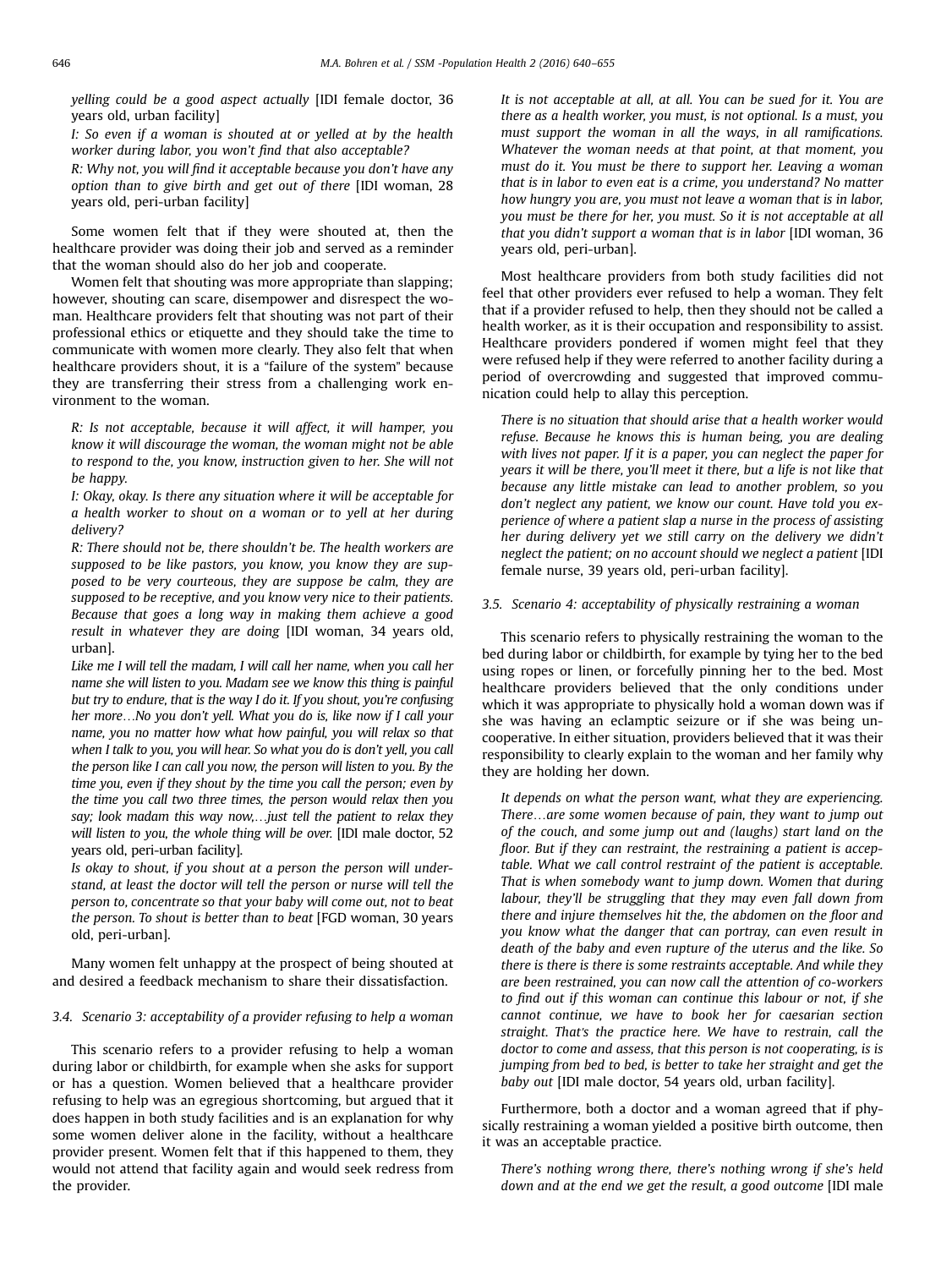doctor, 52 years old, peri-urban facility].

If there is a situation, if is to save your life and that of the baby, why not? [IDI woman, 31 years old, urban].

Several women did not understand why healthcare providers would ever physical restrain women in labor, and were in disbelief that this could happen: "Will somebody just come and hold somebody down just like that?" [IDI woman, 35 years old, urban]. Other women interpreted this to mean restraining a disobedient woman. Most of these women believed that physical restraint was unnecessary under any conditions, as it restricted the woman's movement and freedom and demonstrated a lack of empathy from the healthcare providers. Rather than restraining a woman, a provider should communicate, encourage and support a woman to bear down.

Okay hold her down; hold her down to press her down. I don't think it's right, you can tell me to go down, you can talk to me really but not holding you down, pinning you down as if you must, you must do what I say per time, I don't see it as right, but at least you can talk to the person and say you are not doing this right, do this right, do it this way you are not behaving well, it's not right but when you are trying to hold down it's as if you are forcefully telling the person and of course you know we are different set of individuals some might react negatively to it [IDI woman, 28 years old, urban].

The health, the person [healthcare provider] don't suppose to hold me down when while I'm in labor. You allow me to push by myself. I mean she will be controlling me. Then she's not supposed to hold me down [IDI woman, 26 years old, rural].

A minority of women believed that a healthcare provider would not do anything harmful to a woman, so physical restraint must have a positive effect.

#### 4. Discussion

This study explored the acceptability of mistreatment during childbirth, according to women, midwives and doctors in the North Central zone of Nigeria, and provides the first known analysis of social norms regarding the acceptability of mistreatment during childbirth. In this area, women and providers reported witnessing and experiencing mistreatment during childbirth, including physical abuse such as slapping and being tied to a delivery bed, and verbal abuse, such as shouting at, intimidating, and threatening women with physical abuse or poor health outcomes. Women, midwives and doctors were presented with four scenarios that could be classified as mistreatment during childbirth ([Bohren et al., 2015\)](#page-14-0) and each of these scenarios were considered an appropriate measure to gain compliance and ensure a good outcome for the baby by some of the participants. Both female and male doctors acknowledged that mistreatment occurs on their wards, but that these tactics were primarily used by midwives to gain compliance, and midwives were comparably more accepting of these mistreatment scenarios compared to doctors. Overall, this analysis suggests that mistreatment is perpetrated by all cadres of health providers who care for women during childbirth. However, it is possible that in order to be viewed more favorably by the interviewers, doctors responded to these scenarios in a manner that transferred blame to a lower and more disempowered cadre of providers (social desirability bias).

It is of great concern that both women and healthcare providers commonly blamed a woman's "disobedience" and "uncooperativeness" during labor and delivery for her experience of mistreatment. When a woman is in labor, healthcare providers should support her to make decisions for her body; she should not be mistreated by her healthcare providers. Such situations parallel the IPV literature, which has demonstrated how structural gender inequality "is perpetuated by traditional and customary practices that accord women lower status in the family, workplace, community and society, and it is exacerbated by social pressures" [\(United Nations, 2010](#page-15-0)). Such social pressures include the shame and difficulty in denouncing abusive acts towards women, a lack of means to address causes and consequences of violence and a scarcity of laws prohibiting violence [\(United Nations, 2010;](#page-15-0) [World Bank](#page-15-0) [Group, 2014](#page-15-0)). Responses to questions regarding acceptability of IPV under certain conditions parallel the acceptability questions asked in this study: women continue to accept physical violence and disempowerment [\(National Population Commission \(NPC\) \[Nigeria\] & ICF](#page-15-0) [International, 2014;](#page-15-0) [United Nations, 2010\)](#page-15-0). For example, the 2013 Nigerian DHS reports that in the North Central Zone of Nigeria, 39.0 percent of women justified wife-beating for at least one reason ([Na](#page-15-0)[tional Population Commission \(NPC\) \[Nigeria\] & ICF International,](#page-15-0) [2014\)](#page-15-0). This included for burning the food (20.0 percent), arguing with her husband (26.3 percent), going out without telling her husband (31.8 percent), neglecting the children (31.3 percent) or refusing sexual intercourse with her husband (21.5 percent) [\(National Population](#page-15-0) [Commission \(NPC\) \[Nigeria\] & ICF International, 2014\).](#page-15-0) There are clear similarities between justifications for some acts of mistreatment during childbirth (e.g.: physical and verbal abuse) and justifications for IPV. Both mistreatment during childbirth and IPV are influenced by social norms and pressures, such as punishing women for being disobedient or difficult, and understanding violence against women in the Nigerian context can help to frame the findings of this study.

The systematic devaluation of women is further perpetuated through hegemonic power relations on the maternity ward, leading to the normalization and acceptance of healthcare providers using abusive tactics to gain control and punish disobedience [\(Jewkes &](#page-15-0) [Penn-Kekana, 2015](#page-15-0)). Although midwives are the backbone of maternity services in LMICs, they often work in disempowering environments where their contributions may not be adequately recognized, and they may be disrespected and unsupported by their supervisors [\(Brodie, 2013](#page-14-0)). Midwives are predominantly women and frequently work in their own communities, facing the same challenges that other women face: low social status, disrespect and gender inequality. Furthermore the health system, particularly in public facilities, can be a disabling environment plagued by chronic low salaries, physical resource constraints, and understaffing. Working in such conditions is clearly disempowering for healthcare providers, and there are limited avenues to alleviate stress and foster motivation. However, such disabling work environments can provide only a partial explanation for mistreating a woman during childbirth, not a justification for such abuse. In Nigeria and other low-resource settings, no redress mechanisms exist to voice complaints over such treatment, and women are often not allowed a labor companion who could act as the woman's advocate and provide her with emotional support.

## 4.1. Challenges with defining mistreatment during childbirth

The way in which mistreatment during childbirth is defined has a substantial impact on how it is measured and on resulting prevalence estimates, and understanding the acceptability and normalization of behaviors that could be considered mistreatment is an important step. There are two main viewpoints to consider when developing definitions of a phenomenon of interest in the social sciences: emic and etic approaches [\(Ellsberg & Heise, 2005](#page-14-0); [Harris, 1976\)](#page-15-0). In the case of mistreatment during childbirth, an emic approach would rely exclusively on a woman's and/or a provider's own definition of mistreatment (e.g.: behaviors determined to be mistreatment by local custom, meaning and belief), whereas an etic approach would rely on an externally derived definition of mistreatment (e.g.: generalizations about human behavior universally considered as true) [\(Harris, 1976\)](#page-15-0). An emic approach may be helpful if researchers want to understand contextuallyspecific perceptions of violence, but may be less useful when planning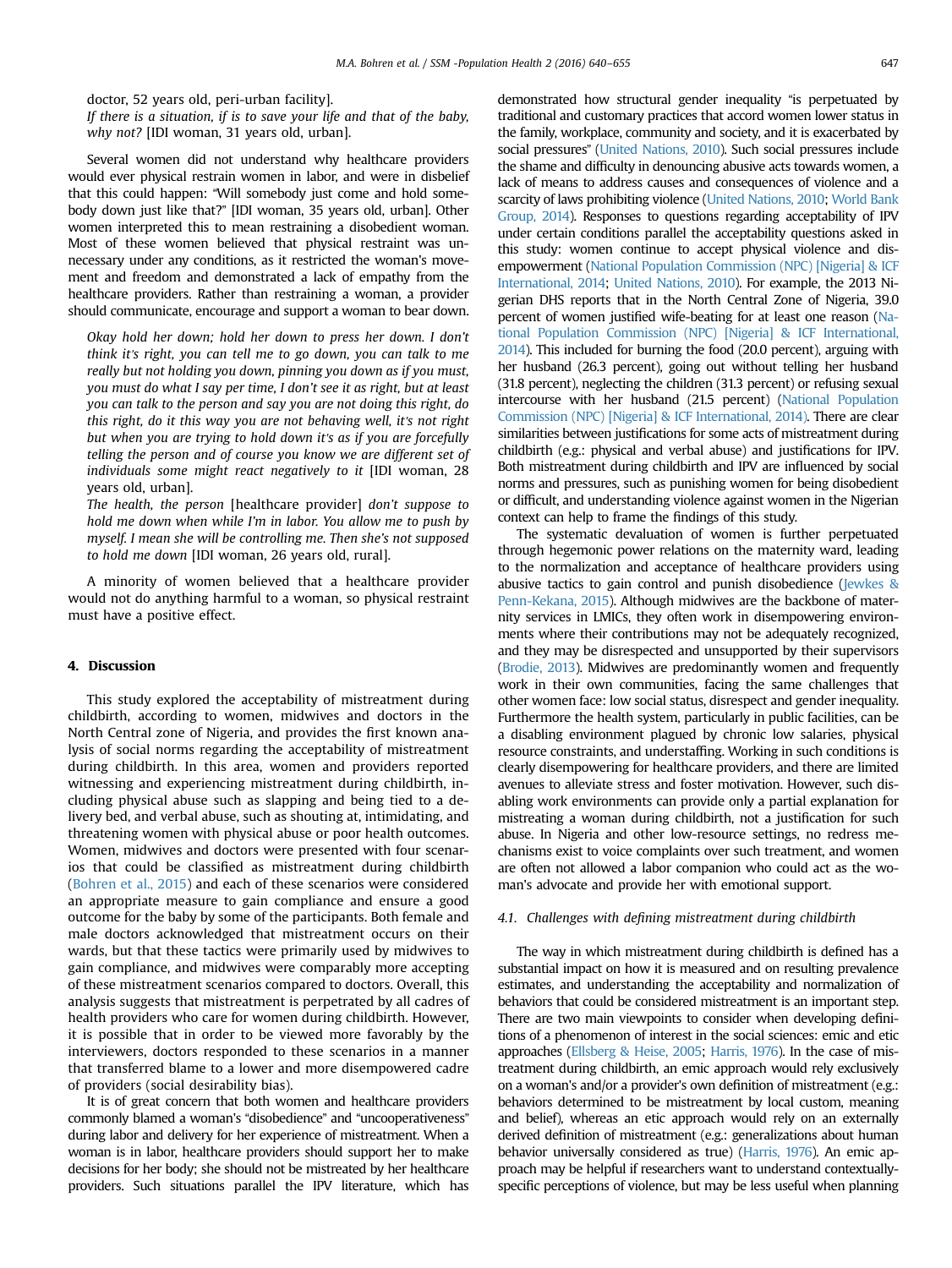<span id="page-8-0"></span>interventions or conducting cross-cultural comparisons. For example, asking a woman "have you ever been mistreated during childbirth" is likely to underestimate the true occurrence of mistreatment as women may experience poor treatment but not identify this behavior as such, or because poor treatment is normative in their setting. On the other hand, an etic approach may be helpful if researchers want to make cross-cultural comparisons, but may be less useful in understanding what meaning specific acts have on a woman. For example, asking women whether they have experienced a series of specific acts of mistreatment (punching with a closed fist, slapping with an open hand) would provide a response comparable across settings. However, an etic approach would not help a researcher to understand whether these acts have the same meaning to different women or in different cultures (e.g.: calling a woman in labor an "animal" may be more degrading than a slap on the thighs in some cultures).

In this study, we used a combined approach. During the IDIs and FGDs, the research team first asked women to broadly describe their previous birth experience, then if they had experienced anything that made them feel unhappy or uncomfortable during their previous childbirth, and if so, who perpetrated the event, how often it occurred, why they thought it happened and how this made them feel. Similarly, midwives and doctors were asked if they had ever heard of or seen women being poorly treated during childbirth. Participants were therefore able to answer freely and to describe any behaviors or experiences that they considered to be mistreatment. After these broad questions, participants were asked more focused open-ended questions about social norms and acceptability of specific behaviors that were classified as mistreatment in a systematic review ([Bohren](#page-14-0) [et al., 2015](#page-14-0)). This combined approach allowed us to analyze and describe evidence that can be compared to other settings, as well as to understand participants' perceptions of mistreatment in their context.

#### 4.2. Limitations and future research

This study was conducted in two facilities and facility-catchment areas in the Abuja metropolitan area, and may not reflect the experiences of women and healthcare providers across Nigeria. For example, the women included in this study reside in communities in close proximity to the capital city, and therefore may not be representative of all women in Nigeria, such as those living in more rural areas. Similarly, the healthcare providers working in the study facilities may have access to different resources than healthcare providers working in other settings, such as primary health units. However, healthcare providers working in Abuja come from all regions of Nigeria, and their perceptions and experiences of mistreatment during childbirth are shaped throughout their training and careers. Mistreatment and provision of poor quality care are difficult topics to discuss with providers; consequently providers may have underreported the acceptability of such experiences (social desirability bias). This may be particularly true where doctors believed that most mistreatment occurred at the hands of midwives rather than doctors. However, both women and providers in this study were accepting of scenarios that can be classified as mistreatment [\(Bohren et al., 2015\)](#page-14-0). This study explored acceptability and norms of mistreatment during childbirth using a qualitative approach. As a result, relationships between accepting mistreatment according to gender or cadre of healthcare provider should be viewed as hypothesis-generating.

Future research could explore the acceptability of mistreatment through a quantitative survey of both women and providers, similar to the DHS module focused on attitudes towards wife beating. Such research, particularly if conducted anonymously and without a human interviewer (e.g.: using audio computer assisted self-interview (ACASI)), could help further explore normative behaviors and prevalence of perpetration. Furthermore, future research on measuring mistreatment during childbirth should follow lessons learned from research on violence against women, including asking about specific behaviors of mistreatment [\(Ellsberg & Heise, 2005\)](#page-14-0). Conducting a mixed-methods study with a qualitative component may be helpful to elucidate women's and providers' perceptions of mistreatment in a culturally appropriate manner. Moving forward into the Sustainable Development Goals (SDG) era, developing tools to measure mistreatment during childbirth can provide the evidence base to measure progress towards several SDG targets, including target 5.1 to "end all forms of discrimination against all women and girls everywhere", target 5.2 to "eliminate all forms of violence against all women and girls," and target 5.3 to "eliminate all harmful practices" [\(United Nations, 2015\)](#page-15-0).

#### 4.3. Conclusions

Findings from this qualitative study can be used to help facilitate this dialogue in Nigeria by engaging key stakeholders to discuss what can be done to challenge these norms and hold providers accountable for their actions. Jewkes hypothesizes that the construct of the "nursing identity" emphasizes moral superiority and control over the "inferior patient" and lacks a commit-ment to ethics that precludes mistreating a woman [\(Jewkes et al.,](#page-15-0) [1998](#page-15-0)). Until women and their families are able to freely condemn poor quality care in health facilities and healthcare providers are held accountable for their actions, there will be little incentive to foster change. Understanding how and why exerting control over a woman in labor by slapping and shouting at her are acceptable actions requires deeper inquiry into normative attitudes and behaviors on the maternity ward.

#### Competing interests

We declare that we have no competing interests.

# Funding

The funders had no role in the study design, data collection and analysis, decision to publish, or preparation of the manuscript. Funding for this project was received from The United States Agency for International Development (USAID) and the UNDP/ UNFPA/UNICEF/WHO/World Bank Special Programme of Research, Development and Research Training in Human Reproduction (HRP), Department of Reproductive Health and Research, World Health Organization.

## Author contributions

MAB, JPV, ÖT OTO and AMG designed the study with input from BF, MT and AOO. MAB, BF, MT, AOO, LM, MO, ORO and AAO conducted data collection and management. MAB and MJH led the analysis with input from all authors. All authors read, commented on, and approved the final manuscript.

#### Acknowledgements

We would like to express our sincere gratitude to the women and providers who participated in this study.

## Appendix 1. Qualitative codebook

See [Table A1](#page-9-0) here.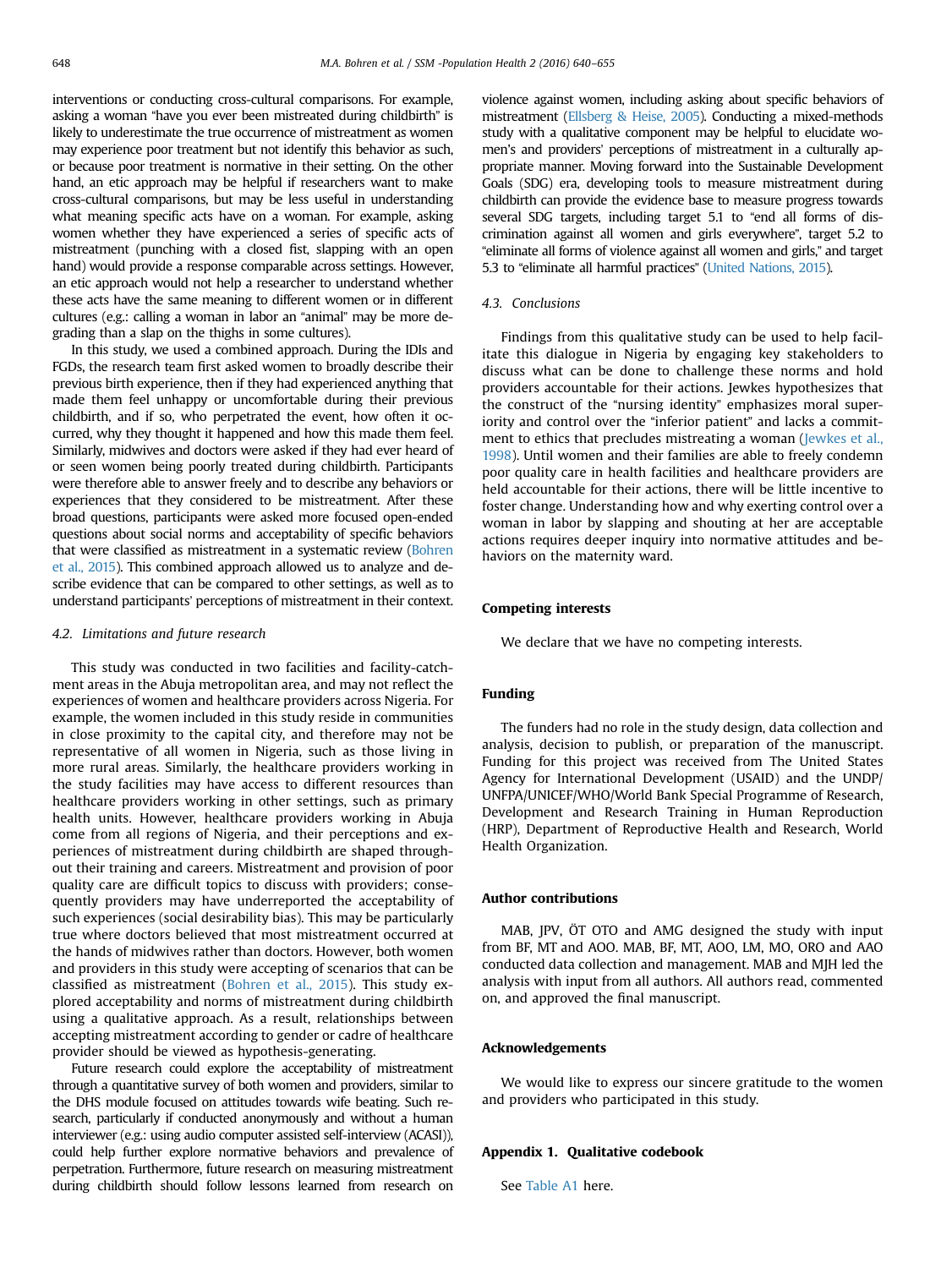# <span id="page-9-0"></span>Table A1

Final qualitative codebook outlining the structure of code families, code names, definitions, and an example of proper use.

| #           | Code                                                | Definition                                                                                                                                                                        | <b>Example of proper use</b>                                                                                                                                                                                                                                                                                                                                                                                                                                                                                                                                                                                                                                                                                                                                                                                                                                                                                                                                                                                                                                                                                                                                                                                                                                                                                                                                                                                                                                                                                                                                                                                                                                                                                                                                                                                                                                                                                                                                                                                                                                                                                              |
|-------------|-----------------------------------------------------|-----------------------------------------------------------------------------------------------------------------------------------------------------------------------------------|---------------------------------------------------------------------------------------------------------------------------------------------------------------------------------------------------------------------------------------------------------------------------------------------------------------------------------------------------------------------------------------------------------------------------------------------------------------------------------------------------------------------------------------------------------------------------------------------------------------------------------------------------------------------------------------------------------------------------------------------------------------------------------------------------------------------------------------------------------------------------------------------------------------------------------------------------------------------------------------------------------------------------------------------------------------------------------------------------------------------------------------------------------------------------------------------------------------------------------------------------------------------------------------------------------------------------------------------------------------------------------------------------------------------------------------------------------------------------------------------------------------------------------------------------------------------------------------------------------------------------------------------------------------------------------------------------------------------------------------------------------------------------------------------------------------------------------------------------------------------------------------------------------------------------------------------------------------------------------------------------------------------------------------------------------------------------------------------------------------------------|
| A.O<br>A.01 | <b>Childbirth narrative</b><br>Childbirth narrative | Miscellaneous code regarding the child-<br>birth experience that doesn't fit the codes<br>below.                                                                                  | R: Ahh I was in the house when I was in labour. And so when I was in labour my<br>grandmother had wanted me to deliver in the house but my tommy by then was still up<br>it couldn't descend. So I was taken to someone that delivers women in the house to<br>observe my pregnancy. And then the woman said I can deliver but it hadn't descended<br>yet. And then my grandmother said once it hadn't descended she is scared and so I<br>should be taken to the hospital. And so the woman escorted me to the hospital. And so<br>when she took me to the hospital I was admit3ted. And so when they admitted me one<br>nurse came and attended to me. And so when she attended to me she told me that my<br>tommy was still up and so by the time I would push the baby out I can pass away and so<br>I should be patient so that they would go and perform operation on me. And then I said<br>okay if that is what she is saying then I have heard but I said that not wholehearted. And<br>then she went and consulted my grandmother and then she agreed to it. And so a dif-<br>ferent nurse came when I was there. And so when she came she said "that long time that<br>you were brought you haven't delivered yet"? And then I said Maame nurse please one<br>nurse came and attended to me and said that I will be operated. And then she said no I<br>should not agree to any operation and that I should try and deliver by my self and then I<br>said okay. And so I was there when she brought something and inserted it into my<br>buttocks and then she examined it and said push. Then I said "Maame nurse I can't<br>push". Then she slapped my thigh and said "I say push". Then she said "I say push". So<br>anytime she would say push she would slap my thighs. It was there that the other nurse<br>came and said ahh why are you worrying the girl like that? Look at her tommy. Can't you<br>see that the baby has not descended? And they said that my baby was coming out with<br>his buttocks. And so she insulted the other nurse and they carried me to the theatre for<br>the operation. |
|             | A.02 Decision-making for care<br>seeking            | Who is involved in the decision to seek care<br>and what is their role? What other factors<br>influence the decision to seek care?                                                | R: Please it was my auntie, my grandmother and my father.<br>I: What did they do in this decision making process?<br>R: Please my grandmother said that she has ever delivered in the house before and so she<br>knows how both delivering at home and at the hospital are. When one delivers in the<br>house it is possible that she would be affected by pains such that its effect would be<br>experienced during another delivery of the woman. She said that she doesn't like home<br>delivery and so I should go to the hospital.                                                                                                                                                                                                                                                                                                                                                                                                                                                                                                                                                                                                                                                                                                                                                                                                                                                                                                                                                                                                                                                                                                                                                                                                                                                                                                                                                                                                                                                                                                                                                                                   |
|             | A.03 Preference for delivery<br>location            | Any mention of preference for where de-<br>livery would occur (e.g.: home vs hospital,<br>one facility vs another facility), or reasons<br>why women deliver at health facilities | I: okay, thank you ma. So ma, in your opinion why do women seek care at the during<br>child birth, in your own opinion why do you think women come to hospitals to seek for<br>care during child birth?<br>R: My own opinion why I feel they seek for care because they felt eh. the hospital, those<br>that are in the hospital are trained personnels that have knowledge of eh. Pregnancy and<br>how to manage it to a successful end.                                                                                                                                                                                                                                                                                                                                                                                                                                                                                                                                                                                                                                                                                                                                                                                                                                                                                                                                                                                                                                                                                                                                                                                                                                                                                                                                                                                                                                                                                                                                                                                                                                                                                 |
|             | A.04 Mode of delivery                               | delivery, or reason given for why they had<br>that mode of delivery. Includes reactions,<br>feelings to the decision.                                                             | Any mention of the preference for mode of I: You have indicated that you were operated. Was this what you had wanted?<br>R: No.<br>I: What did you want?<br>R: I wanted to deliver on my own.<br>I: Why did you want to deliver by yourself?<br>R: Please people say that operation is not good. It is a great worry to the woman that is<br>operated because she will not be able to do the work that she wants. She will not be able<br>to lift heavy objects and so on.                                                                                                                                                                                                                                                                                                                                                                                                                                                                                                                                                                                                                                                                                                                                                                                                                                                                                                                                                                                                                                                                                                                                                                                                                                                                                                                                                                                                                                                                                                                                                                                                                                                |
|             | A.05 Baby health status                             | If the baby cried or breathed when it was                                                                                                                                         | I: so when you had the baby, was the baby crying immediately when you had your baby                                                                                                                                                                                                                                                                                                                                                                                                                                                                                                                                                                                                                                                                                                                                                                                                                                                                                                                                                                                                                                                                                                                                                                                                                                                                                                                                                                                                                                                                                                                                                                                                                                                                                                                                                                                                                                                                                                                                                                                                                                       |
|             | A.06 Labor length                                   | first born<br>Duration of labor, including how long she                                                                                                                           | R: Yes immediately she came out, she cried<br>I: How many hours were you in labour in the house before you went to the hospital?<br>was in labor for at home and in the facility R: Oh the labour started on Sunday evening but I didn't know that it was labour and I<br>didn't tell my grandmother too. And so at dawn around 3 o'clock was when I felt the pain<br>tilland so the woman that came and took care of me was saying oh you will deliver,<br>you will deliver! And so it was around 6:30am before we were able to go to the gov-<br>ernment hospital.<br>I: And so from morning till what time did you start feeling the pains?<br>R: In the morning around 4am.<br>I: Up to $6:30$ in the evening?<br>R: Yes<br>I: How many hours were you in labour at the hospital before you were sent to the theatre<br>for the operation?<br>R: I was operated around 1 o'clock.<br>I: Was it 1 o'clock in the morning or in evening the following day?<br>R: It was 1 o'clock in the afternoon.<br>I: So how many hours will that be? If you were there at 6:30am and left for the operation<br>at 1 o'clock then it implies that it was 19 hours?<br>R: Yes                                                                                                                                                                                                                                                                                                                                                                                                                                                                                                                                                                                                                                                                                                                                                                                                                                                                                                                                                        |
|             | A.07 Length of hospital stay                        | Duration of hospital stay during/after<br>childbirth                                                                                                                              | I: How long did you stay in the hospital after delivery?<br>R: Six days.<br>I: Why did you stay that long?<br>R: I was told after the operation that there was sore there so they were dressing it for me.<br>And so it was when it was getting healed that we were given some of the medicine to go.<br>And also they said that if care is not taken and I go home they would give me heavy<br>meals and so they wanted me to wait for a while and be given lighter meals there so that                                                                                                                                                                                                                                                                                                                                                                                                                                                                                                                                                                                                                                                                                                                                                                                                                                                                                                                                                                                                                                                                                                                                                                                                                                                                                                                                                                                                                                                                                                                                                                                                                                  |
| A.08        | Birth position                                      | Position of delivery, including preferred                                                                                                                                         | I will not be affected when I go and eat heavy meals at home.<br>I: okay. But do women what to deliver in a different position when you tell them okay lie.                                                                                                                                                                                                                                                                                                                                                                                                                                                                                                                                                                                                                                                                                                                                                                                                                                                                                                                                                                                                                                                                                                                                                                                                                                                                                                                                                                                                                                                                                                                                                                                                                                                                                                                                                                                                                                                                                                                                                               |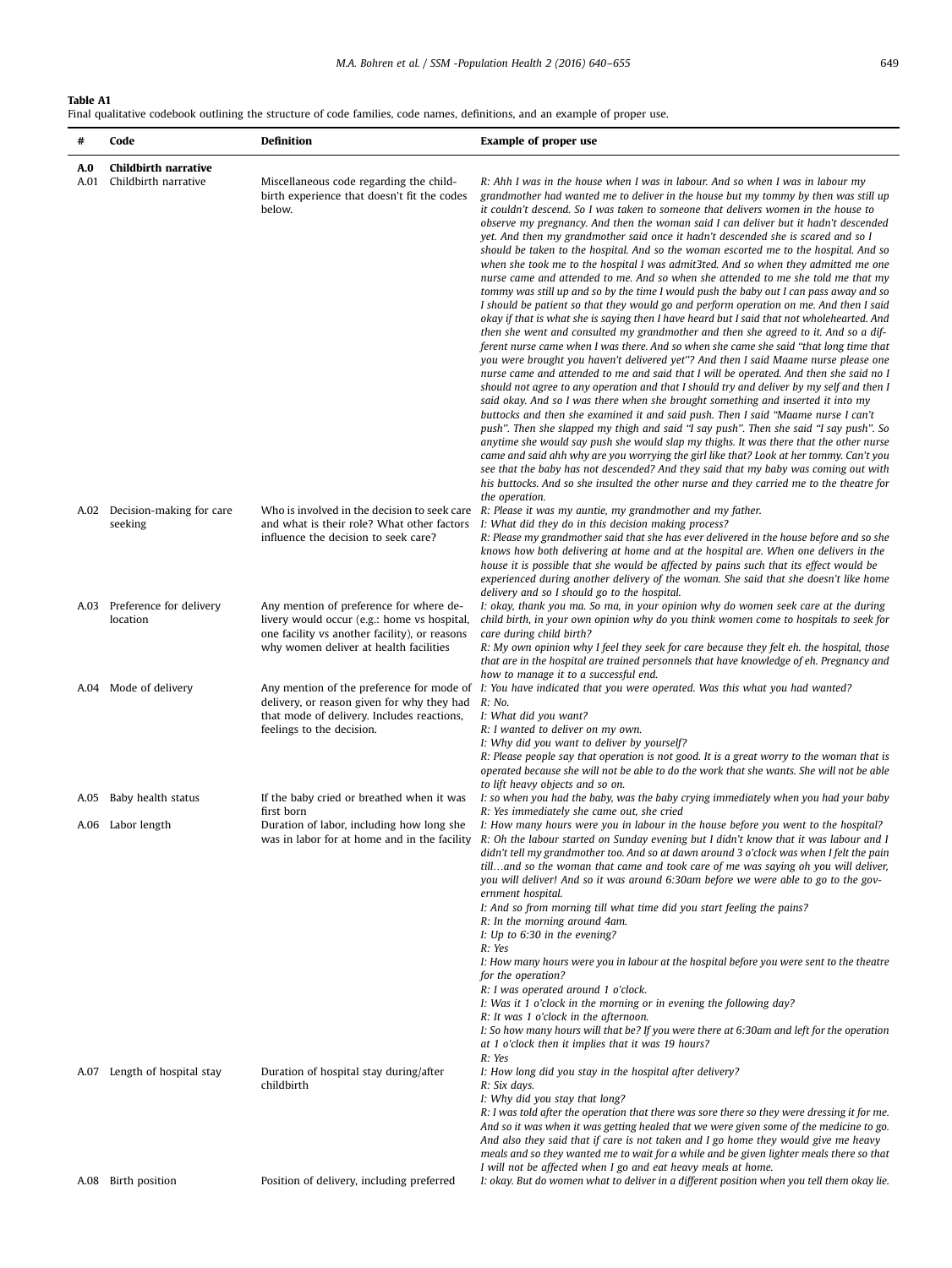# Table A1 (continued)

| #                  | Code                                                            | Definition                                                                                                                                                                                                                                                       | <b>Example of proper use</b>                                                                                                                                                                                                                                                                                                                                                                                                                                                                                                                                                                                                                                                                                                                                                                                                                                                                                                                                                                                                                                                                                                                                                                                            |
|--------------------|-----------------------------------------------------------------|------------------------------------------------------------------------------------------------------------------------------------------------------------------------------------------------------------------------------------------------------------------|-------------------------------------------------------------------------------------------------------------------------------------------------------------------------------------------------------------------------------------------------------------------------------------------------------------------------------------------------------------------------------------------------------------------------------------------------------------------------------------------------------------------------------------------------------------------------------------------------------------------------------------------------------------------------------------------------------------------------------------------------------------------------------------------------------------------------------------------------------------------------------------------------------------------------------------------------------------------------------------------------------------------------------------------------------------------------------------------------------------------------------------------------------------------------------------------------------------------------|
|                    |                                                                 | delivery position, actual delivery location,<br>etc (e.g.: squatting, lying down)                                                                                                                                                                                | R: well, some of them when they are in pain they will prefer to turn anyhow, but we keep<br>encouraging them. Yes, because that position makes it better.<br>I: so women are not allowed to deliver in a position of their choice? Or are they allowed to?<br>R: sometimes they squat, that position too is good we allow them.<br>I: okay, so you allow squatting $(R: yes)$ , if a woman says she prefers to squat?<br>R: yes, we do. we do, we do                                                                                                                                                                                                                                                                                                                                                                                                                                                                                                                                                                                                                                                                                                                                                                    |
| B.O<br><b>B.01</b> | <b>Hospital setting and policy</b><br>Labor room                | All encompassing code used as a double<br>code when the labor room (e.g.: first stage<br>room, or where a woman is before she<br>starts to push) is being discussed/de-<br>scribed. Should be used in conjunction with<br>the $B.04 - B.10$ <sup>*</sup> ) below | I: thank you. Can you please give me a description of what this lying in ward looks like?<br>R: hmmit's a ward that compose, we have two rooms there, and compose of three bed<br>each and eh the one by the passage is just because we are in short of space (I: okay)<br>and emthree bedtwo beds there, so comprise of eight beds all in all (I:okay) and<br>three rooms,<br>I: okay, only beds that are there nothing else?<br>R: we have.no, we have beds, tables, we have cupboards where they will put their neatly,                                                                                                                                                                                                                                                                                                                                                                                                                                                                                                                                                                                                                                                                                              |
| B.O2               | Delivery room                                                   | All encompassing code used as a double<br>code when the delivery room (e.g.: second<br>stage room, or where a woman is when she<br>delivers) is being discussed/described.<br>Should be used in conjunction with the B.04-<br>$B.10(^{\ast})$ below              | (I: okay), yeah, we have ACs too incase the weather is too hot for them and they are not<br>comfortable they can put it on, they have fan too (I: okay) yeah,<br>R: when they're in the late first stage we take them to the labour room they stay there, in<br>their second stage they're also in the labour room (I: okay), yes for delivery in the couch.<br>I: ok ma, so you said theyyou take them to the labour room $(R: \text{ hmm}$ labour room)<br>okay.<br>R: they'll be on the couch there (I: okay), yes, and they'll be lying in one position either<br>the right or left depending on which one. (I: okay), yes to enable their baby breath well.<br>I: thank you. Can you describe what this labour room looks like?<br>R: well the labour room as a couch, that is adjustable, either lift it up or down, we have<br>eh cubicles or cupboards that is meant for them to keep their delivery items, we have<br>eh monitor, feotal monitor that meathat monitors the babys' heart rate and we have<br>thermometer, ehh. BP aparatus, we have temperature ehn! thermometer! then the Sphgs<br>then the emm feotoscope cone in case the machine is not functioning well, we use the<br>fetoscope to check. |
| B.03               | Unclear if labor or delivery<br>room                            | All encompassing code used as a double<br>code when it is unclear whether the labor/<br>first stage or delivery/second stage room is<br>being discussed/ described. Should be used<br>in conjunction with the $B.04 - B.10$ <sup>*</sup> ) below                 | n/a                                                                                                                                                                                                                                                                                                                                                                                                                                                                                                                                                                                                                                                                                                                                                                                                                                                                                                                                                                                                                                                                                                                                                                                                                     |
| B.04               | *Layout/structure                                               | Description of the physical layout, setting,<br>infrastructure, etc of the labor or delivery<br>room.                                                                                                                                                            | I: thank you. Can you please give me a description of what this lying in ward looks like?<br>R: hmmit's a ward that compose, we have two rooms there, and compose of three bed<br>each and eh the one by the passage is just because we are in short of space (I: okay)<br>and emthree bedtwo beds there, so comprise of eight beds all in all (I:okay) and<br>three rooms,<br>I: okay, only beds that are there nothing else?<br>R: we haveno, we have beds, tables, we have cupboards where they will put their<br>neatly, (I: okay), yeah, we have ACs too incase the weather is too hot for them and they                                                                                                                                                                                                                                                                                                                                                                                                                                                                                                                                                                                                           |
| B.05               | *Mobility                                                       | Reference to a woman moving or walking<br>during labor. Must be double coded with ei-<br>ther B.01, B.02 or B.03                                                                                                                                                 | are not comfortable they can put it on, they have fan too (I: okay) yeah,<br>R: well if she's in the first stage of labour she stays in the eh lying in ward. She stays<br>there, once in a while if she wants to stroll, if she's fit on her own she goes but we don't<br>ask them, it depends on how they want to do it.                                                                                                                                                                                                                                                                                                                                                                                                                                                                                                                                                                                                                                                                                                                                                                                                                                                                                              |
| B.06               | *Fluids/food                                                    | Reference to a woman eating or drinking<br>during labor. Must be double coded with ei-<br>ther B.01, B.02 or B.03                                                                                                                                                | I: okay, when women are in this lying in ward room do they things like eating, or taking<br>fluid. You mentioned they take a stroll if they want to (R: if they want to), what other<br>things do they do also aside from that?<br>R: okay they eat, they drink since they're in the latent phase, they eat and drink.<br>I: okay                                                                                                                                                                                                                                                                                                                                                                                                                                                                                                                                                                                                                                                                                                                                                                                                                                                                                       |
| B.O7               | *Presence of or preference<br>for birth attendant/<br>companion | Any mention of birth companion or birth<br>attendant, or mention of being alone dur-<br>ing labor/delivery. Must be double coded<br>with either B.01, B.02 or B.03                                                                                               | R: food of their interest, there's no restriction concerning what to eat.<br>I: so besides the health workers, you said something like if it's only one patient you allow<br>the husbands to come in, that means that you don't allow non medical persons to come<br>in during(R: if other women) a woman's labour.<br>R: if other women are there, we are not going to allow because of privacy (I: okay), they<br>need others too need privacy (I: okay), yes, so if we allow relations to be there, the're<br>different people. We have two patients and two different relations are there, they'll be                                                                                                                                                                                                                                                                                                                                                                                                                                                                                                                                                                                                               |
| B.08               | *Role of birth attendant/<br>companion                          | Any mention of specific roles for a birth<br>companion or birth attendant. Must be<br>double coded with either B.01, B.02 or B.03                                                                                                                                | seeing the other patient which is not good, they need privacy too.<br>R: because erraccoraccordbased on what have told you earlier on, I told you that if<br>the space is er., just a woman in the labour room her husband is allowed he supports, we<br>too give our own necessary support, so that is what I feel that actually they've been<br>supported, (I: okay), yeah.                                                                                                                                                                                                                                                                                                                                                                                                                                                                                                                                                                                                                                                                                                                                                                                                                                           |
| B.09               | *Emotional state                                                | Any mention of the emotional state of ei-<br>ther a health worker or woman during la-<br>bor. Must be double coded with either B.01,<br>B.02 or B.03                                                                                                             | I: okay. So how do you feel, that's your emotions during this first stage of labour? How do<br>you feel?<br>R: well during the first stage of labour, really I feel good and especially, though the<br>problem is with the primemerch they tend to be more anxious and eh you know their<br>own takes a bit a longer time but we counsel them and I feel happy because they<br>adhere to our advise and they are relaxed.                                                                                                                                                                                                                                                                                                                                                                                                                                                                                                                                                                                                                                                                                                                                                                                               |
| B.10               | *Role of health worker dur-<br>ing labor/delivery               | Any mention of specific roles for a health<br>worker during labor/delivery. Must be<br>double coded with either B.01, B.02 or B.03                                                                                                                               | I: okay. So as a health care provider also what roles do you perform during this first stage<br>of labour?<br>R: the first stage of labour, as I earlier told you, you need to counsel them to prepare their<br>heart towards labour, because some of them may have the fear of labour, but if you<br>counsel them and encourage them, that actually it might be painful, but the joy of it is<br>that what is coming out of it, is your baby, you see your baby healthy so you need to be<br>strong in heart you need to prepare yourself, it might be painful but not that thatyou                                                                                                                                                                                                                                                                                                                                                                                                                                                                                                                                                                                                                                    |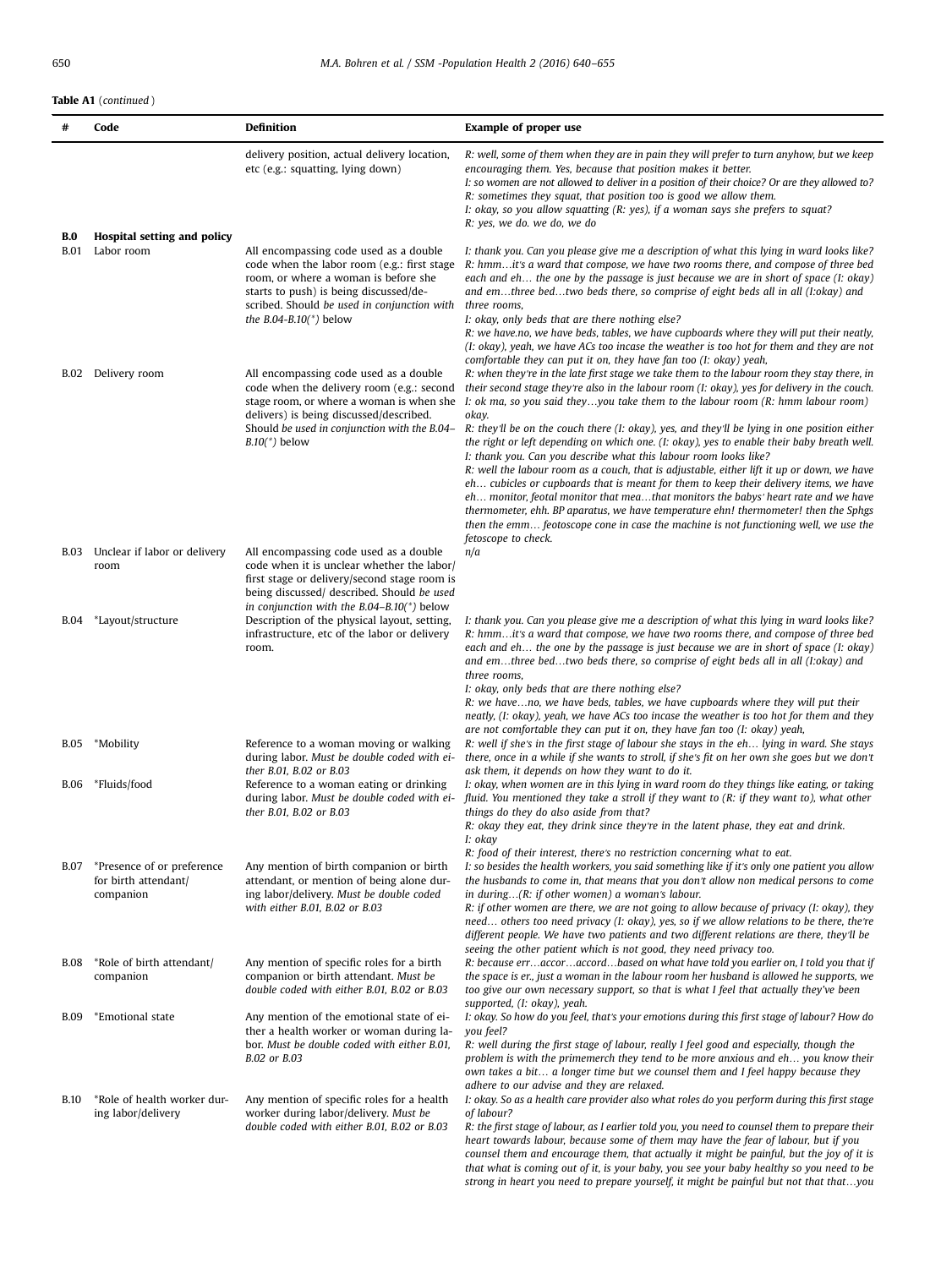# Table A1 (continued)

| #    | Code                                                                               | Definition                                                                                                                                                                                                                                                                                                        | <b>Example of proper use</b>                                                                                                                                                                                                                                                                                                                                                                                                                                                                                                                                                                                                                                                                                                                                                                                                                                                                                                                                                                                                                                                                                                                                                                                                  |
|------|------------------------------------------------------------------------------------|-------------------------------------------------------------------------------------------------------------------------------------------------------------------------------------------------------------------------------------------------------------------------------------------------------------------|-------------------------------------------------------------------------------------------------------------------------------------------------------------------------------------------------------------------------------------------------------------------------------------------------------------------------------------------------------------------------------------------------------------------------------------------------------------------------------------------------------------------------------------------------------------------------------------------------------------------------------------------------------------------------------------------------------------------------------------------------------------------------------------------------------------------------------------------------------------------------------------------------------------------------------------------------------------------------------------------------------------------------------------------------------------------------------------------------------------------------------------------------------------------------------------------------------------------------------|
| B.10 | *Role of health worker dur-<br>ing labor/delivery                                  | Any mention of constraints of the hospital<br>setting (e.g.: not enough space/beds, lack of<br>equipment/drugs, not enough staff, over-<br>worked staff, etc).                                                                                                                                                    | will also believe that others have pass through, you too will pass through it. You en-<br>courage them to do that.<br>I: so besides the health workers, you said something like if it's only one patient you allow<br>the husbands to come in, that means that you don't allow non medical persons to come<br>in during(R: if other women) a woman's labour.<br>R: if other women are there, we are not going to allow because of privacy (I: okay), they<br>need others too need privacy (I: okay), yes, so if we allow relations to be there, the're<br>different people. We have two patients and two different relations are there, they'll be<br>seeing the other patient which is not good, they need privacy too.                                                                                                                                                                                                                                                                                                                                                                                                                                                                                                      |
| C.01 | C.00 Perceptions and experiences of care<br>Expectations during labor/<br>delivery | Any mention of expectations about treat-<br>ment/care, and whether or not they are<br>both for positive and negative expectations                                                                                                                                                                                 | I: so as a health care provider, what are you expectations during this first stage of labour<br>that a woman comes in what are your own expectations?<br>met by the treatment provided. This code is R: okay, as a health carcare provider my expectations is that she will deliver safely if I<br>examine her. Knowing quite well that all the parameters are adequate, I expect that sh<br>I'll manage her up to the stage of safe delivery, even manage postpartum, eh third<br>stage of labour actively.                                                                                                                                                                                                                                                                                                                                                                                                                                                                                                                                                                                                                                                                                                                  |
| C.02 | Defining support                                                                   | How a respondent describes support dur-<br>ing labor/delivery (e.g.: holding their hand,<br>making tea, emotional support)                                                                                                                                                                                        | R: I was afraid when I entered the room because of the knives and other equipment that I<br>saw there but it was because my grandmother had told me that if they realize that I am<br>scared they would cut my private part carelessly and so I was also quiet and I was just<br>looking at them as they were doing those things.<br>I: okay could you describe what it means to be supported during labour? What you<br>believe the meaning of supported during labour means?<br>R: What I er understand by supported during labour because anybody that is with a<br>patient could support him, morally, physically, because you willthe patient a time<br>when they are in pain they would like you to rub their back. So if a supporter is there he<br>assists in rubbing the back, if a supporter is there he assists in lifting the leg, sometimes<br>they hardly lift their legs up, so when you help them they will also feel comfortable, they                                                                                                                                                                                                                                                                       |
|      | C.03 What do women need from<br>health workers                                     | Explanation of what women need from<br>health workers in order to experience                                                                                                                                                                                                                                      | will feel secured, they have somebody with them that can help.<br>R: What I will say is that the nurses should treat us like their children and they should<br>desist from mistreating women at the facility.                                                                                                                                                                                                                                                                                                                                                                                                                                                                                                                                                                                                                                                                                                                                                                                                                                                                                                                                                                                                                 |
|      | C.04 What is needed from wo-<br>man/family                                         | supportive care during labor/delivery<br>Explanation of what a health worker needs<br>from a woman or her family in order to<br>provide supportive care during labor/de-<br>livery (e.g.: to provide money and neces-<br>sary equipment, to be obedient)                                                          | I: thank you ma, in your opinion what would you need from a woman and her family in<br>other to provide this type of supportive care you have given, you know you explained<br>that it involves physical, moral and other aspect, so in your own opinion what would you<br>need from the woman and her family in order to provide this type of supportive care.<br>R: okay. in my own opinion what I would need from the woman, the family member is<br>before the labour begins they need to prepare all the necessary things the hospital needs<br>to assist the woman to safe delivery, because in some cases some of them will come even<br>though with a supporter but the things needed are not there, the woman becomes the<br>depressed, but in some you see the relations are there asking what do you need? What<br>we have is it enough we want to get it before she goes into labour. You feel happy even<br>you the health provider, so those things needed not only the hospital things, she might<br>need some drinks too, so some relations actually are up and doing they'll provide all<br>those things that she needs and it makes things easier for the patient and the nurse too<br>nursing the patient. |
|      | C.05 Support and relationship<br>with colleagues                                   | from their colleagues in order to provide<br>supportive care during labor/delivery (e.g.:<br>teamwork or good communication)                                                                                                                                                                                      | Explanation of what a health worker needs I: okay, thank you ma. What of the things that you will need from your colleagues in<br>order to make this kind of supportive care available (R:okay), now you've told us what<br>the woman and her family can do, now we want to find out what of you colleagues, what<br>can they do?<br>R: okay. actually in this issue of delivery it's not a one man business, if you have a<br>supporter, a nurse with you she can assist in some areas because during the delivery she<br>might be getting things ready for you, you too will be preparing with your gown, wearing<br>your gloves therand if you've worn your gloves it's a sterile procedure you don't need<br>to be touching some things, but if you colleague is there with you, there with you she<br>would be helping you to give those things or open those things that you can pick in order<br>not to contaminate the patient or the procedure. So actually its' good when you're<br>conducting or when you're taking care of patient you have a professional colleague to<br>assist, to support too.                                                                                                                |
|      | C.06 Support and relationship<br>with supervisors                                  | Explanation of what a health worker needs<br>from their supervisors in order to provide<br>supportive care during labor/delivery (e.g.:<br>motivation, second opinion, management<br>of resources)                                                                                                                | I: okay. What of those things that you think you will need from your superiem su-<br>pervisor what you need from your supervisor this time? We've spoke about woman and<br>family, we spoke about colleague now we are coming down to the supervisor, what are<br>the things, in your opinion you would need from your supervisor in order to provide this<br>type of supportive care.<br>R: okay. In order to provide supportive care, my supervisor I would need all thethe<br>papers to document, I will need her to be around if she as the time so that she can<br>supervise me while am taking care of the patient because there after which in this unit<br>that is what our supervisor does, our in charge. She is always there for us, she supervises,<br>she gives advice, she makes correction where it's necessary (I: nmmm) and even<br>thereafter, she gives us lectures. So this has been helping us very well.                                                                                                                                                                                                                                                                                                |
|      | C.07 Supportive work environ-<br>ment/needs from hospital                          | Explanation of what a health worker or<br>woman needs from their facility in order to<br>provide or experience supportive care<br>during labor/delivery (e.g.: drug/blood<br>supply, enough beds). Description of how a <i>amazing</i> .<br>work environment is supportive or not,<br>beyond human relationships. | I: I will do that<br>R: You will see that the work environment is so fantastic. As for the staff, they are cool to<br>work with, the equipment, supplies, obviously it is a human institution once a while you<br>will get shortage of certain things like supplies. In total the working environment is                                                                                                                                                                                                                                                                                                                                                                                                                                                                                                                                                                                                                                                                                                                                                                                                                                                                                                                      |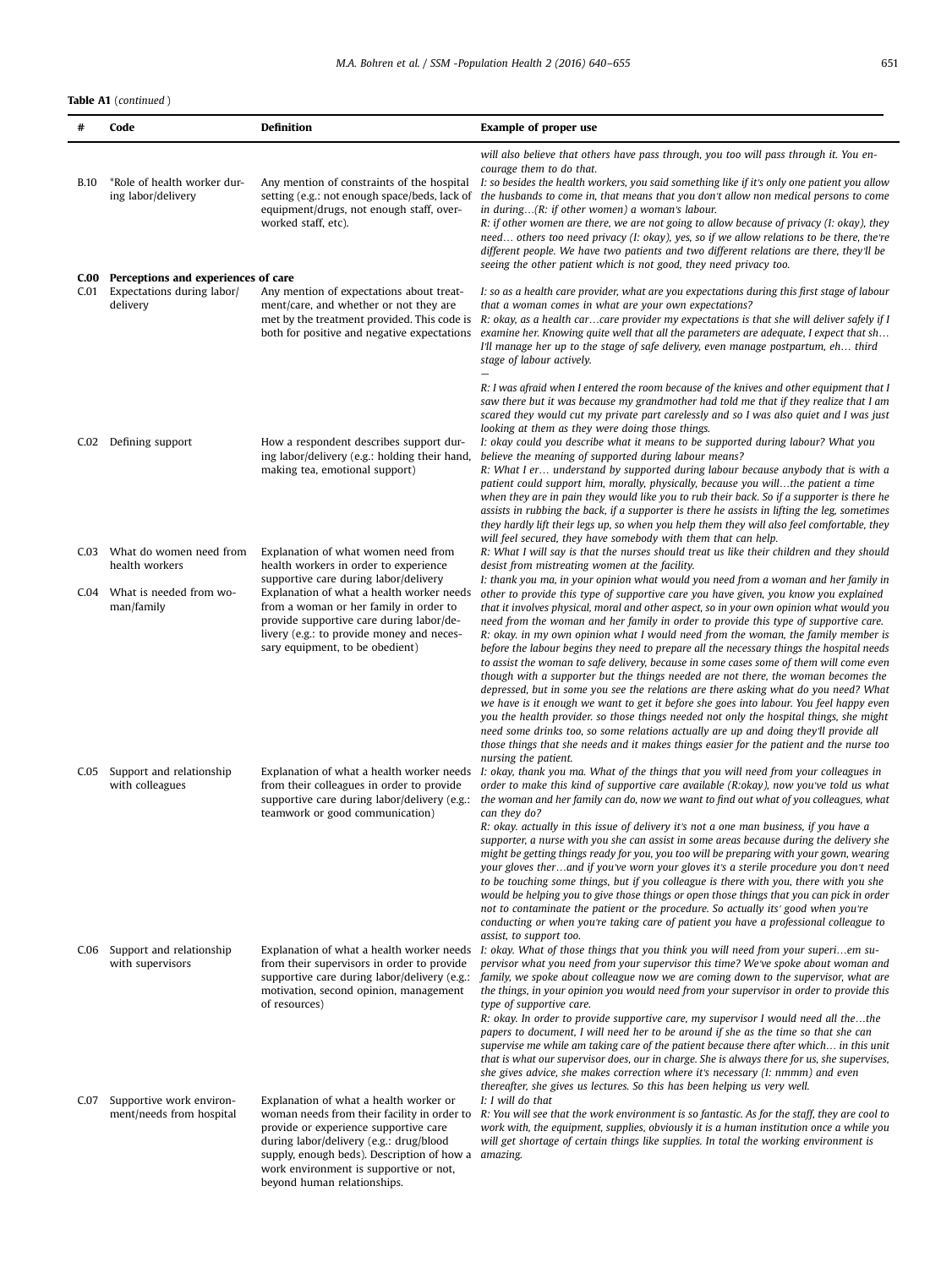## Table A1 (continued )

| #    | Code                                                                 | Definition                                                                                                                                                                                                                                                                                                                                                                                                                                                                                     | <b>Example of proper use</b>                                                                                                                                                                                                                                                                                                                                                                                                                                                                                                                                                                                                                                                                                                                                                                                                                                                                                                                                                                                                                                                                                                                |
|------|----------------------------------------------------------------------|------------------------------------------------------------------------------------------------------------------------------------------------------------------------------------------------------------------------------------------------------------------------------------------------------------------------------------------------------------------------------------------------------------------------------------------------------------------------------------------------|---------------------------------------------------------------------------------------------------------------------------------------------------------------------------------------------------------------------------------------------------------------------------------------------------------------------------------------------------------------------------------------------------------------------------------------------------------------------------------------------------------------------------------------------------------------------------------------------------------------------------------------------------------------------------------------------------------------------------------------------------------------------------------------------------------------------------------------------------------------------------------------------------------------------------------------------------------------------------------------------------------------------------------------------------------------------------------------------------------------------------------------------|
| C.08 | Overall perception of care<br>received                               | Explanation of the overall experience of<br>care and how the woman felt.                                                                                                                                                                                                                                                                                                                                                                                                                       | I: In all what do you think about your labour in that hospital?<br>R: As for me I was not happy about it. What made me a little happy was when the<br>operation was over and they gave us the bill. Luckily for us the first nurse that I metwe<br>didn't know her but they asked us to pay GHS 240 but we ended up paying GHS 20. The<br>nurse asked them not to collect the money from us. That was what made me a little<br>happy and also they didn't collect the soap and other items that I sent. They gave them<br>back to me and then I came to the house with them. That was what made me happy but<br>the delivery itself was not something that made me happy there.<br>I: Why were you not happy?<br>R: It was due to the way the nurses treated me that didn't make me happy. The treatment<br>that they gave me didn't make me happy.<br>I: And what else was the reason why you were not happy?<br>R: When you go there and you are hungry they don't allow you to buy food to eat. They<br>said that the infusion was food but we would still be feeling hungry but they said that it<br>was food but we were still hungry. |
| C.09 | Deliver in same hospital<br>again                                    | Whether a woman would prefer to deliver<br>or intends to deliver in the same hospital as<br>her previous birth and why.                                                                                                                                                                                                                                                                                                                                                                        | I: Would you go there to deliver again?<br>R: As for me I would prefer to give birth in the house.<br>I: Why?<br>R: Oh if I deliver in the houseI for instance my family members deliver pregnant<br>women and so my family member will not beat me if she is assisting me to deliver. She<br>will encourage me till I give birth.                                                                                                                                                                                                                                                                                                                                                                                                                                                                                                                                                                                                                                                                                                                                                                                                          |
| C.10 | Recommend hospital to a<br>friend                                    | Whether a woman would recommend her<br>friend/sister to deliver in the same hospital<br>as her previous birth and why.                                                                                                                                                                                                                                                                                                                                                                         | I: Would you advise your friend to deliver at the government hospital?<br>R: As for me I won't advise her to deliver at the government hospital but I will narrate my<br>experience to her for her to decide what to do because even if I tell her she will be scared<br>and so will want to deliver in the house.<br>I: And so what you are saying is that you will never advise a friend to go there?<br>R: Yes please.<br>I: Why?<br>R: Because of the way they beat me and kept saying "push, push" and I was not able to<br>deliver too. And so I will tell my friend the same thing that when she goes they would say<br>"push, push, push" but finally you will be operated. As for me that is what I will tell her.                                                                                                                                                                                                                                                                                                                                                                                                                 |
| D.01 | D.00 Mistreatment experience<br>Unhappy/ uncomfortable<br>experience | Any example of an unhappy or un-<br>comfortable or mistreatment experience<br>from a woman or health worker. Should<br>include full context and code to any ex-<br>perience of mistreatment mentioned any-<br>where in transcript (e.g.: slapping, pinch-<br>ing, yelling at a woman during labor).<br>Should also include feelings and reactions<br>to the situation (from "witness, survivor or<br>perpetrator" perspectives). This includes<br>where and when the mistreatment<br>happened. | R: And so when she came she said "that long time that you were brought you haven't<br>delivered yet"? And then I said Maame nurse please one nurse came and attended to me<br>and said that I will be operated. And then she said no I should not agree to any operation<br>and that I should try and deliver by my self and then I said okay. And so I was there when<br>she brought something and inserted it into my buttocks and then she examined it and<br>said push. Then I said "Maame nurse I can't push". Then she slapped my thigh and said "I<br>say push". Then she said "I say push". So anytime she would say push she would slap my<br>thighs. It was there that the other nurse came and said ahh why are you worrying the<br>girl like that? Look at her tommy. Can't you see that the baby has not descended? And<br>they said that my baby was coming out with his buttocks. And so she insulted the other<br>nurse and they carried me to the theatre for the operation.                                                                                                                                               |
|      | D.02 How common is this<br>experience                                | Any general mention of frequency of oc-<br>currence of mistreatment. If not clearly<br>mentioned in the text unit, memo what the<br>experience is that they are referring to.                                                                                                                                                                                                                                                                                                                  | I: okay, thank you ma. Yeah so as we were talking earlier on you know you talked about<br>emm. care generally given to women and you said its' meeting your expectation but<br>the're some exceptional few. So sometimes women are mistreated or poorly treated or<br>managed during child birth. Have you ever seen or heard of this type of mismis-<br>management or mistreatment. Like those few people you explained maybe the woman<br>stepped on the uniform and you know the nurse can now get a little bit temperamental.<br>R: have once seen it but its' not in this hospital<br>I: But in your working exprience so far you've never heard of anything like that?<br>R: Have not, (I: here?) to be honest here                                                                                                                                                                                                                                                                                                                                                                                                                   |
|      | D.03 Factors influencing<br>mistreatment                             | Any factors/drivers/reason for mistreat-<br>ment occurring that is NOT covered by<br>D.04.1-D.04.4 (e.g.: miscellaneous factors<br>for mistreatment)                                                                                                                                                                                                                                                                                                                                           |                                                                                                                                                                                                                                                                                                                                                                                                                                                                                                                                                                                                                                                                                                                                                                                                                                                                                                                                                                                                                                                                                                                                             |
|      | D.04 *Essential physical resources                                   | When a lack of essential physical resources<br>contributes to the occurrence of mistreat-<br>ment (e.g.: not enough beds so women<br>deliver on the floor)                                                                                                                                                                                                                                                                                                                                     | I: okay you don't think maybe because they don't have enough equipments or maybe like<br>the chair is not enough, or maybe drugs could be a reason why they are acting like that<br>R; well I don't, I can't really say it because anything we need to use we are the one<br>buying it, because I don't really think they are using government equipment, because<br>anything they want to use for you, they will ask you to go and buy it                                                                                                                                                                                                                                                                                                                                                                                                                                                                                                                                                                                                                                                                                                  |
| D.05 | *Facility/ health system                                             | When facility or health systems policies or<br>practices contribute to the occurrence of<br>mistreatment. Also includes staffing issues,<br>such as provider/patient ratios and<br>workload.                                                                                                                                                                                                                                                                                                   | I: Do you think that the reason why you were beaten was due to the fact that women<br>that had come to deliver were many<br>[Respondent interjected].<br>R: No it was not because of the work load.                                                                                                                                                                                                                                                                                                                                                                                                                                                                                                                                                                                                                                                                                                                                                                                                                                                                                                                                         |
|      | D.06 *Health workers attitudes/<br>practices                         | When poor health worker attitudes or<br>practices contribute to the occurrence of<br>mistreatment (e.g.: "bad apple" or rude<br>health workers, overtired health workers etc)                                                                                                                                                                                                                                                                                                                  | R: No it was not because of the work load. That is how they are. It was just because I<br>couldn't push. If you couldn't push then they will be beating you. It is not because the<br>clients were many that is why we were beating me.<br>I: Can it also be because they didn't have enough supplies of medicines and equipment<br>with which they would use to assist you to deliver?<br>R: Oh even if the nurses have medicine they will be expecting you to give them money<br>before they can help you. That is what they always do.<br>I: And so it is not because they lack the supplies of medicine?<br>R: No.                                                                                                                                                                                                                                                                                                                                                                                                                                                                                                                      |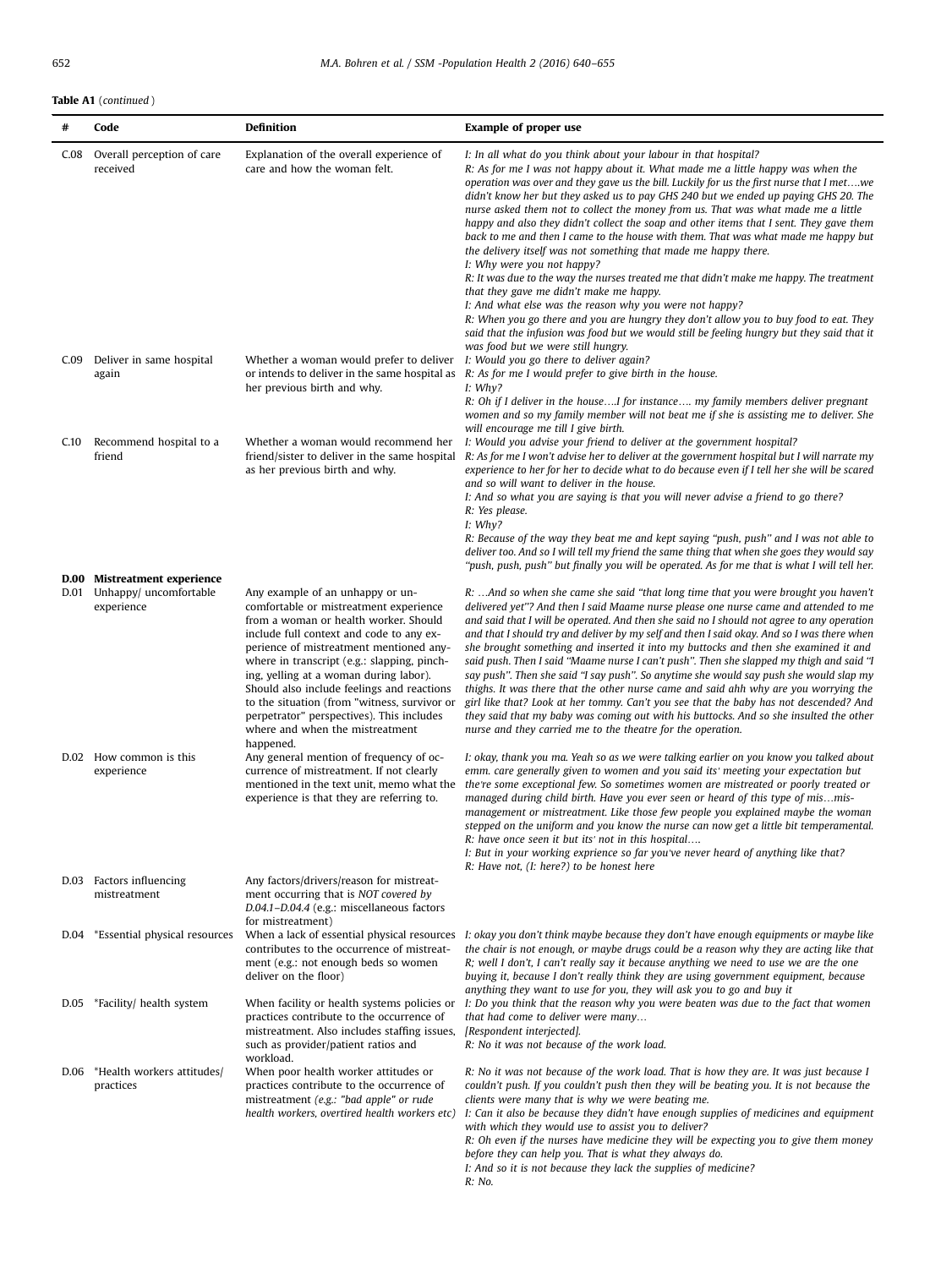# Table A1 (continued)

| #            | Code                                                               | Definition                                                                                                                                                                                                                                   | <b>Example of proper use</b>                                                                                                                                                                                                                                                                                                                                                                                                                                                                                                                                                                                                                                                                                                                                                                                               |
|--------------|--------------------------------------------------------------------|----------------------------------------------------------------------------------------------------------------------------------------------------------------------------------------------------------------------------------------------|----------------------------------------------------------------------------------------------------------------------------------------------------------------------------------------------------------------------------------------------------------------------------------------------------------------------------------------------------------------------------------------------------------------------------------------------------------------------------------------------------------------------------------------------------------------------------------------------------------------------------------------------------------------------------------------------------------------------------------------------------------------------------------------------------------------------------|
|              |                                                                    |                                                                                                                                                                                                                                              | I: Or maybe the nurses are not many and so                                                                                                                                                                                                                                                                                                                                                                                                                                                                                                                                                                                                                                                                                                                                                                                 |
|              | D.07 *Patient behavior or<br>characteristics                       | When patient behavior or characteristics is<br>provided as a reason for mistreatment (e.g.:<br>adolescents, disobedient or aggressive                                                                                                        | R: Oh there are some grown up nurses that are mean<br>I: Now I want to know what you think about the way women are taken care of when<br>they go to deliver. You told me of how you were beaten to push. What do you think was<br>the cause of this mistreatment?                                                                                                                                                                                                                                                                                                                                                                                                                                                                                                                                                          |
|              | D.08 Suggestions for improving<br>treatment                        | patients)<br>Any concrete suggestions for improving<br>how women are treated during labor and<br>delivery, including suggestions for improv-<br>ing the provision of supportive care (e.g.:<br>providing better pay, sensitization training) | R: It was because I wasn't able to push.<br>I: Is there anything else that you would like to tell me about your work with women who<br>are giving birth?<br>R: I think we are not doing a very good job by educating the population and our com-<br>petitors that is what I prefer to call them the herbal practitioners are actually drawing us<br>back. They don't seem to have excuse the language ethics guiding their practice. Because<br>they seems to be abusing the illiterate nature of our women. I think we could do with<br>more education, and better training for our midwives and our district facilities should<br>not try to do too much, not try to bit more than they can chew. We are not tired to work<br>in this hospital if it means referring everybody so be it. They should refer any case that |
|              |                                                                    |                                                                                                                                                                                                                                              | they cannot handle, they should do well to refer but not to do too much. We know the<br>patient may refuse to come or insist to stay but you need to communicate it well to the<br>patient and it will be sorted out. In all case we should be able to have a midwife who will<br>be able to sell a deep freezer to an Eskimo laughing  that is how convincing our<br>midwives are supposed to be, so that we don't have women dying on them there.                                                                                                                                                                                                                                                                                                                                                                        |
| E.01         | <b>E.00</b> Positive birth experience<br>Positive birth experience | Examples of positive or supportive care<br>during labor/delivery                                                                                                                                                                             | R: When I went she said "oh Maame you have come to deliver"? And then I said yes. She<br>asked me about my husband and then I said that I didn't have one and then she asked<br>why and then she said that I shouldn't worry because God will do it and so I should<br>follow her. And then I followed her and then she went and laid my bed for me to lie down.<br>And so when I laid down one male nurse came and then called her. They said that she is<br>the senior nurse at the government hospital. She was called to take care of the people at<br>the eye clinic and so it was the one that came later that beat me.                                                                                                                                                                                              |
| F.00<br>F.01 | Acceptability<br>Acceptable to pinch or slap<br>during labor?      | Any quotations of the respondent's reac-<br>tions to this specific question of if it is ac-<br>ceptable to pinch/slap during labor, in-<br>cluding any subsequent/related probes.                                                            | I: thank you ma, so now I would like to ask your opinion on how you feel about the way<br>women are treated during child birth, I'll just give you some statement and you tell me<br>your own opinion (R: okay) and when you think it will be acceptable to do such. Okay. So<br>if a woman was pinched or slapped by a health worker during child birth would this be<br>acceptable?<br>R: it's not acceptable<br>I: why? why do you say that?<br>R: Actually it's not acceptable because slapping her can make her angry, it can make her                                                                                                                                                                                                                                                                                |
|              |                                                                    |                                                                                                                                                                                                                                              | to.to have a problem but if you calm her down no matter how distressful she is; she's also<br>a human being she will relax. But slapping her could make her misbehave and it could<br>bother.further cause a lot of problem to her, to her own health.<br>I: nmm.<br>R: yes<br>I: So bringing it to a more personal level how would you feel if this happened to you?<br>R: Actually I would feel very bad! Very very bad because we are all human beings, no<br>matter how you, you the care provider know that that woman is in distress is in pain, it's                                                                                                                                                                                                                                                                |
|              |                                                                    |                                                                                                                                                                                                                                              | not a comfortable thing. The next thing you're supposed to do is to try and at least<br>encourage her to make her feel strong but if you're slapping her or pinching her certainly<br>it won't be good. So certainly if anything is done to me too I won't be happy, I will feel<br>bad.                                                                                                                                                                                                                                                                                                                                                                                                                                                                                                                                   |
|              | F.02 Acceptable to yell or shout<br>during labor?                  | Any quotations of the respondent's reac-<br>tions to this specific question of if it is ac-<br>ceptable to yell/shout during labor, includ-<br>ing any subsequent/related probes.                                                            | I: if a woman was yelled or shouted at by a health worker during child birth would this<br>be acceptable and if it is when is it acceptable?<br>R: it's not acceptable at any point<br>$I: numm?$                                                                                                                                                                                                                                                                                                                                                                                                                                                                                                                                                                                                                          |
|              |                                                                    |                                                                                                                                                                                                                                              | R: there's no point in time that a woman should be shouted at.<br>I: okay. How would you feel if this happened to you, if the nurse shouted at you? But I<br>just want to ask again what if the nurse actually did the shouting for a particular rea-<br>son? or its' not just.<br>R: no matter the reason                                                                                                                                                                                                                                                                                                                                                                                                                                                                                                                 |
|              |                                                                    |                                                                                                                                                                                                                                              | I: nmmm<br>R: if you politely explain things to your patient (I: nmmm) it, makes it better, she feels<br>relaxed too. So no matter the condition you have to try as much as you can to explain<br>things in a low tune to a patient than shouting.<br>I: nmmm, so when I was saying before I now brought in the other question, how would<br>you feel if this happened to you?                                                                                                                                                                                                                                                                                                                                                                                                                                             |
| F.03         | Acceptable to refuse to help<br>during labor?                      | Any quotations of the respondent's reac-<br>tions to this specific question of if it is ac-<br>ceptable for a health worker to refuse to                                                                                                     | R: Actually i will feel bad, am also a human being, when am a patient too I will feel bad!<br>I: what of if a health worker refused to help a woman during her delivery would this be<br>acceptable?<br>R: then why is she there! She is employed to render services so why should she refuse? I                                                                                                                                                                                                                                                                                                                                                                                                                                                                                                                           |
|              |                                                                    | help during labor, including any sub-<br>sequent/related probes.                                                                                                                                                                             | don't think there's any reason for her to refuse because the position of her patient can even<br>er be life threatening to her patient so if you have the loves of your patient you won't<br>refuse. You will run to render the necessary assistance needed to save the life of the wo-<br>man. You know quite well she can tear and bleed to death. But if you're there for her,<br>guiding the perinum well she will deliver safely and have her baby, no problem she can go<br>home. And its' also cost implicative on the patient because if she delivers on her own and<br>bleeds if she did not die, she might need blood to be transfused (back ground noise calling                                                                                                                                                |

Sandra). So its' saver if she delivers normally without any complications and go home.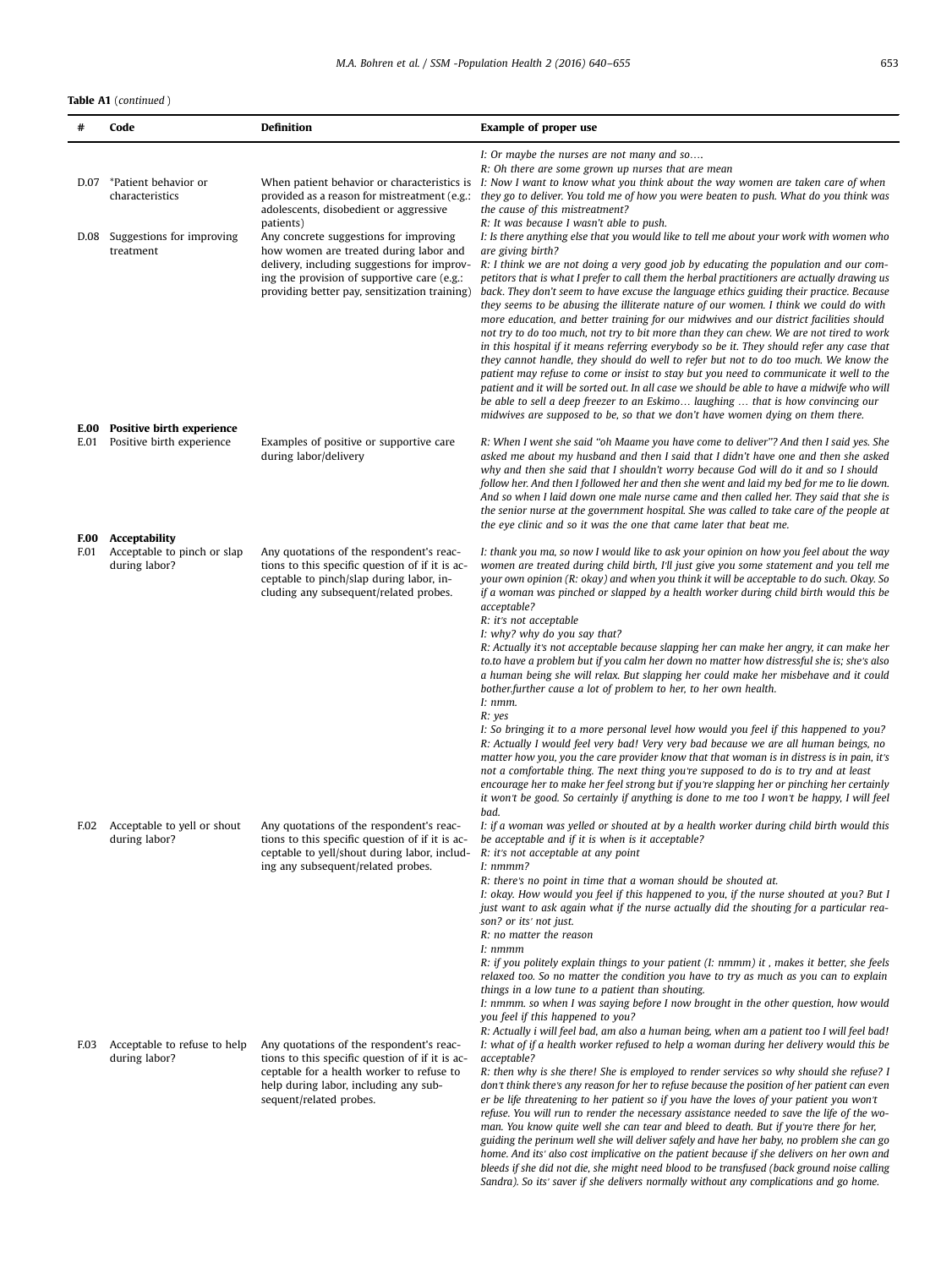#### <span id="page-14-0"></span>Table A1 (continued )

|      | Code                                                       | <b>Definition</b>                                                                                                                                                                                     | <b>Example of proper use</b>                                                                                                                                                                                                                                                                                                                                                                                                                                                                                                                                                                                                                                                                                                                                                                                                                                                                                                                                                                                                                                                                                                                                                                                                                                                                                                                                                                                                                                                                          |
|------|------------------------------------------------------------|-------------------------------------------------------------------------------------------------------------------------------------------------------------------------------------------------------|-------------------------------------------------------------------------------------------------------------------------------------------------------------------------------------------------------------------------------------------------------------------------------------------------------------------------------------------------------------------------------------------------------------------------------------------------------------------------------------------------------------------------------------------------------------------------------------------------------------------------------------------------------------------------------------------------------------------------------------------------------------------------------------------------------------------------------------------------------------------------------------------------------------------------------------------------------------------------------------------------------------------------------------------------------------------------------------------------------------------------------------------------------------------------------------------------------------------------------------------------------------------------------------------------------------------------------------------------------------------------------------------------------------------------------------------------------------------------------------------------------|
| F.04 | Acceptable to physically re-<br>strain woman during labor? | Any quotations of the respondent's reac-<br>tions to this specific question of if it is ac-<br>ceptable to physically restrain a woman<br>during labor, including any subsequent/re-<br>lated probes. | I: thank you, how would you feel if this happened to you?<br>R: actually based on these explanation am giving you I will feel bad too.<br>I: okay. What of if a health worker physically held a woman down during her child birth<br>will this be acceptable?<br>R: It's not acceptable, it's not acceptable<br>I: in any instance<br>R: in any instances its' not acceptable.<br>I: can you explain why you feel its' not acceptable?<br>R: to hold her down?<br>I: nmm<br>R: to press her down?<br>I: well physically hold her down<br>R: ha han! when she's in labour?<br>I: yeah, during her child birth, yeah giving birth.<br>R: mmh. This question is not<br>I: okay if a health worker physically held a woman down during her child birth<br>R: is it angrily or just normally<br>I: No! just physically held there is nothing explaining wether it is angrily or lovingly it's<br>just that the woman was held down<br>R: well do you feelyo have held her freedom, ideally yo explain to her she will co-<br>operate with you, even if its' I know it's' painful just go down do it this way, she will do.<br>And if she's not cooperating there are ways you can encourage your patient jokingly: ha<br>ha my dear you've been cooperating and I know definitely this is the time we need more<br>of your cooperation, do it it depends on approach, once you approach her very well she<br>will relax. (I: nmm) she will there's no need to do it yourself. Okay.                        |
|      | G.00 Staffing<br>worker                                    | G.01 Motivation for being a health Any mention of a health worker's motiva-<br>tion for becoming or continuing to be a<br>health worker.                                                              | I: Okay, any other additional thing you want us to know about you?<br>R: well, what I would want you to know about me, I joined the nursing profession be-<br>cause of the love I have for patients, to help the needy and that is what thrills me;<br>because, first of allI went to teachers' college, but emm. because I love taking care of the<br>sick, that is what made me to join the profession.                                                                                                                                                                                                                                                                                                                                                                                                                                                                                                                                                                                                                                                                                                                                                                                                                                                                                                                                                                                                                                                                                             |
| G.02 | Rewarding part of work                                     | Description of the most rewarding part of<br>working as a health worker.                                                                                                                              | I: okay, so the next set of questions i want to ask, again I just want to reassure you, and<br>remind you your responses are confidential, whatever you tell is solely for the purpose of<br>the study. So the next set of questions will be in relations to how your work environment<br>is, and how staff are treated and stuffs like that. So i would want to ask what is the most<br>rewarding part of your work and why is it the most rewarding part?<br>R: well the most rewarding part of our work is the sacrifice we give to our patients,<br>sometimes even when we close from our work we don't leave home to see the success of<br>our patient delivering so I know it's' rewarding God will reward that effort because we<br>are going extra miles, not only me, all of us that are in this unit. In one way or the other<br>we've been straining ourselves going beyond our time to see to our patients' success, that<br>is what I feel is the most rewarding.                                                                                                                                                                                                                                                                                                                                                                                                                                                                                                                        |
|      | G.03 Challenging part of work                              | working as a health worker.                                                                                                                                                                           | Description of the most challenging part of I: Okay, what is the most challenging part of your work and why?<br>R: the most challenging, sometimes women come with eclampeclamptic fits and em<br>you don't have the necessary things like the magnesium sulphate like the.things you need<br>to attend to them promptly (I: mmm) that is the most challenging. It might be in the<br>hospital store but the money is not there to purchase it but I think this time around that<br>as been taken care of by another researchers, they provided those things we needed and<br>its' to be given to the patients free. So those patients that are in need for now I don't think<br>that problem is there, (I: okay), another one is the blood the women need, some may not<br>have the money to run the test so its' another part that's challenging problem here.<br>Because they actually need blood especially those that have exceeded their months of<br>delivery they need it for induction, some they need it for CS and the money is not there.<br>That one keeps us offit makes us feel bad because we want to see that this patients<br>are being taken care at the appropiate time, so that the baby and the mother comes out<br>in good health, but if those things are not there; its' delaying to thewomanit's also<br>detrimental to her, the baby too could be having breatdifficulty because of delay and<br>that may even lead to admission or losing the baby so it's' very painful. |
|      | G.04 Valued in work                                        | Description of if they feel valued in their<br>work as a health worker.                                                                                                                               | I: Do you feel valued in your work?<br>R: Actually I feel highly valued because it's a work that you feel happy, its' a work that<br>you know you are helping, its' a work that when the outcome is good you are happy. So I<br>actually feel valued.                                                                                                                                                                                                                                                                                                                                                                                                                                                                                                                                                                                                                                                                                                                                                                                                                                                                                                                                                                                                                                                                                                                                                                                                                                                 |
|      | H.00 Miscellaneous                                         | Anything not captured by the codes above $n/a$                                                                                                                                                        |                                                                                                                                                                                                                                                                                                                                                                                                                                                                                                                                                                                                                                                                                                                                                                                                                                                                                                                                                                                                                                                                                                                                                                                                                                                                                                                                                                                                                                                                                                       |

# References

- [Bawa, S. B., Umar, U., & Onadeko, M. \(2004\). Utilization of obstetric care services in](http://refhub.elsevier.com/S2352-8273(16)30045-3/sbref1) [a rural community in southwestern Nigeria.](http://refhub.elsevier.com/S2352-8273(16)30045-3/sbref1) African Journal of Medicine and [Medical Sciences](http://refhub.elsevier.com/S2352-8273(16)30045-3/sbref1), 33(3), 239–244.
- [Bohren, M. A., Vogel, J. P., Hunter, E. C., Lutsiv, O., Makh, S. K., Souza, J. P., et al.](http://refhub.elsevier.com/S2352-8273(16)30045-3/sbref2) [\(2015\). The mistreatment of women during childbirth in health facilities](http://refhub.elsevier.com/S2352-8273(16)30045-3/sbref2) [globally: a mixed-methods systematic review.](http://refhub.elsevier.com/S2352-8273(16)30045-3/sbref2) PLOS Medicine, 12(6).
- [Bowser, D., & Hill, K. \(2010\). Exploring evidence for disrespect and abuse in facility](http://refhub.elsevier.com/S2352-8273(16)30045-3/sbref3)[based childbirth: report of a landscape analysis.](http://refhub.elsevier.com/S2352-8273(16)30045-3/sbref3) USAID.
- [Braun, V., & Clarke, V. \(2006\). Using thematic analysis in psychology.](http://refhub.elsevier.com/S2352-8273(16)30045-3/sbref4) Qualitative [Research in Psychology](http://refhub.elsevier.com/S2352-8273(16)30045-3/sbref4), 3(2), 77–101.
- Brodie, P. (2013). 'Midwifing the midwives'[: addressing the empowerment, safety](http://refhub.elsevier.com/S2352-8273(16)30045-3/sbref5) [of, and respect for, the world](http://refhub.elsevier.com/S2352-8273(16)30045-3/sbref5)'s midwives. Midwifery, 29(10), 1075–1076.
- [Chadwick, R., Cooper, D., & Harries, J. \(2014\). Narratives of distress about birth in](http://refhub.elsevier.com/S2352-8273(16)30045-3/sbref6) [South African public maternity settings: a qualitative study.](http://refhub.elsevier.com/S2352-8273(16)30045-3/sbref6) Midwifery, 30(7), [862](http://refhub.elsevier.com/S2352-8273(16)30045-3/sbref6)–[868.](http://refhub.elsevier.com/S2352-8273(16)30045-3/sbref6)
- [D'Ambruoso, L., Abbey, M., & Hussein, J. \(2005\). Please understand when I cry out in](http://refhub.elsevier.com/S2352-8273(16)30045-3/sbref7) pain: women'[s accounts of maternity services during labour and delivery in](http://refhub.elsevier.com/S2352-8273(16)30045-3/sbref7) Ghana. [BMC Public Health](http://refhub.elsevier.com/S2352-8273(16)30045-3/sbref7), 5, 140.

Ellsberg, M., & Heise, L. (2005). [Researching violence against women: a practical guide](http://refhub.elsevier.com/S2352-8273(16)30045-3/sbref8)